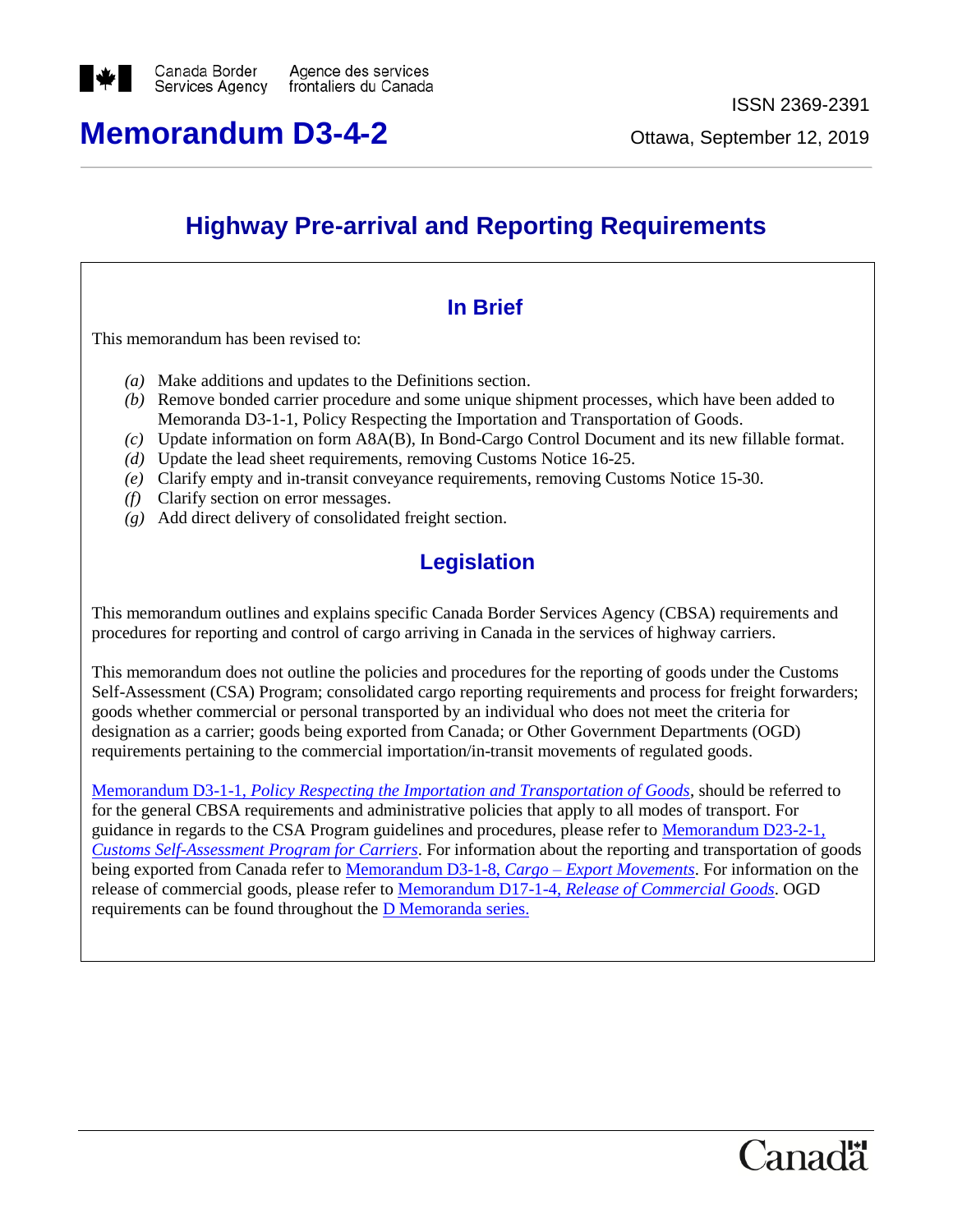## **Guidelines and General Information**

## **Definitions**

1. The following definitions apply to this memorandum:

## **Administrative Monetary Penalties (AMPs)**

A system whereby the CBSA issues monetary penalties to commercial clients for violating the CBSA's trade and border legislation. The purpose of AMPS is to provide the Agency with a means to deter non-compliance by its clients and create a level playing field for all Canadian businesses.

## **Advance Commercial Information (ACI)**

A set of prescribed electronically transmitted pre-arrival cargo and conveyance data elements sent to the CBSA within prescribed timeframes, for the purpose of facilitating the process of commercial goods and risk assessing threats to health, safety and security prior to the arrival of the shipment in Canada.

## **Ancillary equipment**

Any equipment which enhances the safety, security, containment and preservation of goods carried in vehicles falling within the terms of tariff item 9801.10.10. Ancillary equipment can be imported pursuant to tariff item 9801.10.20 without documentation in accordance with the *[Reporting of Imported Goods Regulations](http://laws-lois.justice.gc.ca/eng/regulations/SOR-86-873/page-1.html)*, when it is used in international service. A dolly or device used to link trailers would be considered ancillary equipment.

#### **Cargo**

A term used to describe a collection of goods or shipment. It consists of a grouping of related goods. The cargo is detailed on the waybill, the manifest and/or a cargo control document.

## **Cargo Control Document (CCD)**

A manifest or other control document that acts as the record of a shipment entering or exiting Canada e.g., [A8A\(B\),](https://www.cbsa-asfc.gc.ca/publications/forms-formulaires/a8a-b-eng.html)  *[In Bond-Cargo Control Document.](https://www.cbsa-asfc.gc.ca/publications/forms-formulaires/a8a-b-eng.html)*

## **Cargo Control Number (CCN)**

The cargo control number is a number assigned to a transport document. It uniquely identifies cargo detailed on a cargo submission. The cargo control number consists of the Carrier code followed by a unique reference number assigned by the carrier/representative and cannot contain spaces.  $1<sup>st</sup>$  4 characters = CBSA approved carrier code.

#### **Carrier**

A carrier is a person involved in international commercial transportation who reports cargo to the CBSA and/or who operates a conveyance used to transport specified goods to or from Canada.

#### **Carrier code**

As stated in the *[Customs Act](http://laws-lois.justice.gc.ca/eng/acts/C-52.6/FullText.html)* means the unique identification number issued by the Minister either under subsection 12.1(4) or before the coming into force of that subsection.

## **Client**

Anyone who:

- *(a)* sends to the CBSA a collection of information; or
- *(b)* receives notices from the CBSA.

#### **Commercial goods**

Goods that are or will be imported for sale or for any commercial, industrial, occupational, institutional or other similar use.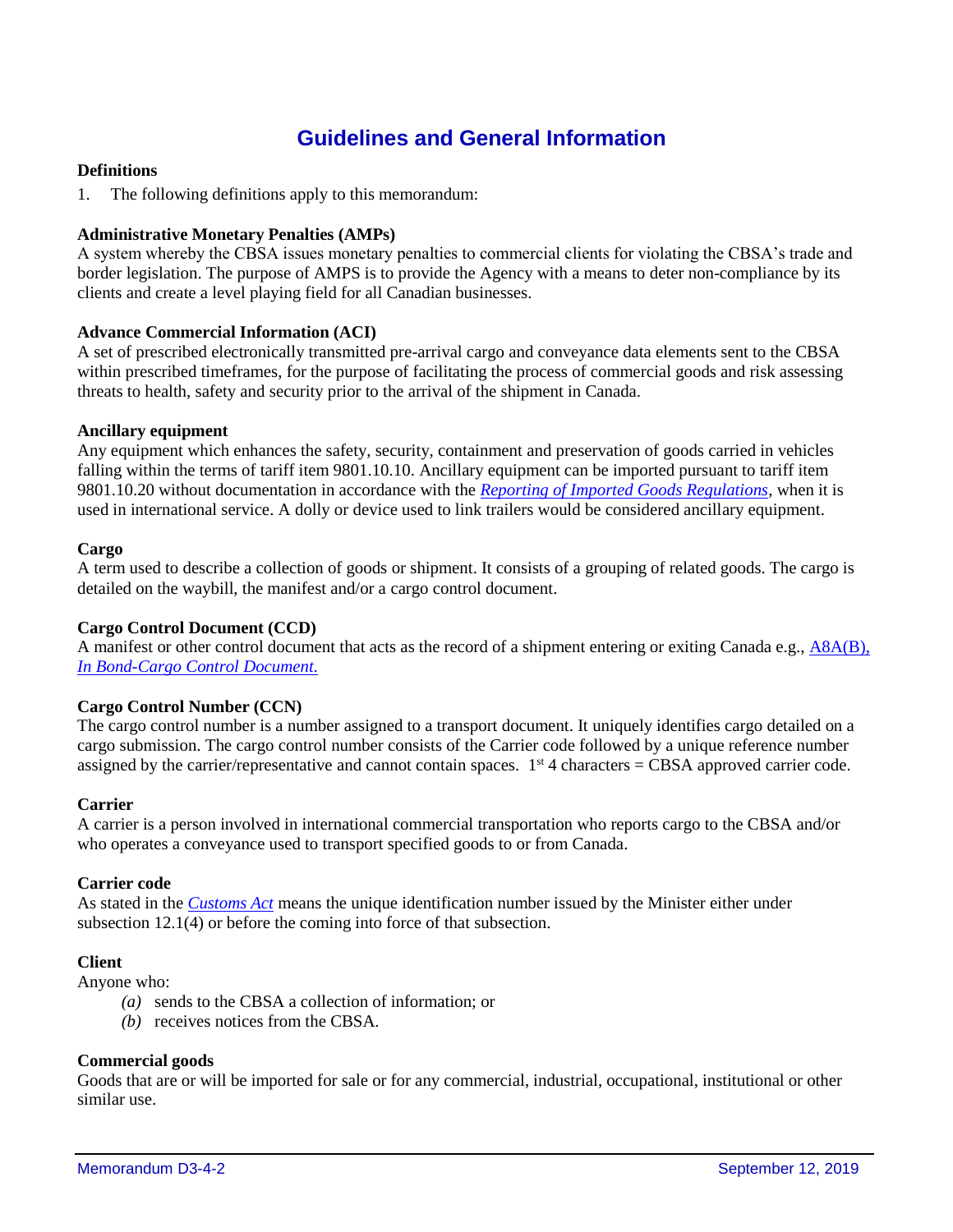

## **Consignee**

The definition of consignee is to be understood as follow given the applicable context:

- *(a)* The consignee definition to be used by carriers when transmitting electronic ACI/eManifest data: the name and address of the party to which the cargo/goods are being shipped to as shown on the carrier's contract of carriage (For example: bill of lading, air waybill or other shipping document).
- *(b)* The consignee definition used with respect to freight forwarders who are providing the CBSA with detailed information pertaining to a consolidated shipment: the name and address of the party to which the cargo/goods are being shipped to as shown on carrier's contract of carriage (For example: bill of lading, air waybill, or other shipping document).
- *(c)* The consignee definition used with respect to freight forwarders who are providing the CBSA with detailed information pertaining to a deconsolidated shipment: the name and address of the party to which the goods are being shipped to as shown on the commercial sales contract (For example: commercial invoice, bill of sale, or other sales contract).

**Note:** The freight forwarder is limited to the information they have on hand at the time of the transmission. The consignee may change more than one time throughout a voyage to Canada. The freight forwarder will provide updates to the transmission as they receive updated information.

**Example:** For business or legal reasons goods are consigned to a bank (foreign or Canadian domestic) or "to order" of a bank. In this case, the consignee field of the house bill transmitted by the Freight Forwarder will reflect the party to whom the goods are legally consigned at the time of transmission (the bank). If the goods are sold while en route, and/or if the bank chooses to endorse the goods to a third party (as per the "to order") or if the consignee information otherwise changes; the Freight Forwarder will submit an electronic update to the house bill data as soon as they become aware of the change, updating the consignee field.

## **Consolidation**

A number of separate shipments grouped together by a consolidator or freight forwarder and shipped to an agent or a freight forwarder as one shipment under one bill of lading and reported to the CBSA on one cargo control document (CCD).

#### **Conveyance**

Any vehicle, aircraft or water-borne craft or any other contrivance that is used to move persons or goods.

## **Conveyance Operating Carrier (COC)**

The carrier company operating the conveyance transporting goods to Canada. This is true whether the carrier company owns the conveyance outright, leases the conveyance, or whether any type of security interest is registered on the conveyance.

#### **Conveyance Reference Number (CRN)**

A unique reference number given by the COC to the CBSA to a certain journey or departure of a means of transport.

#### **Conveyance transmission**

The package of conveyance data that is transmitted. It is comprised of the CRN along with the corresponding conveyance data, as well as a CCN for each shipment on the conveyance.

#### **Courier Low Value Shipment (CLVS)**

Goods being imported under the courier LVS program by an approved courier. Courier LVS goods are exempt from the eManifest process.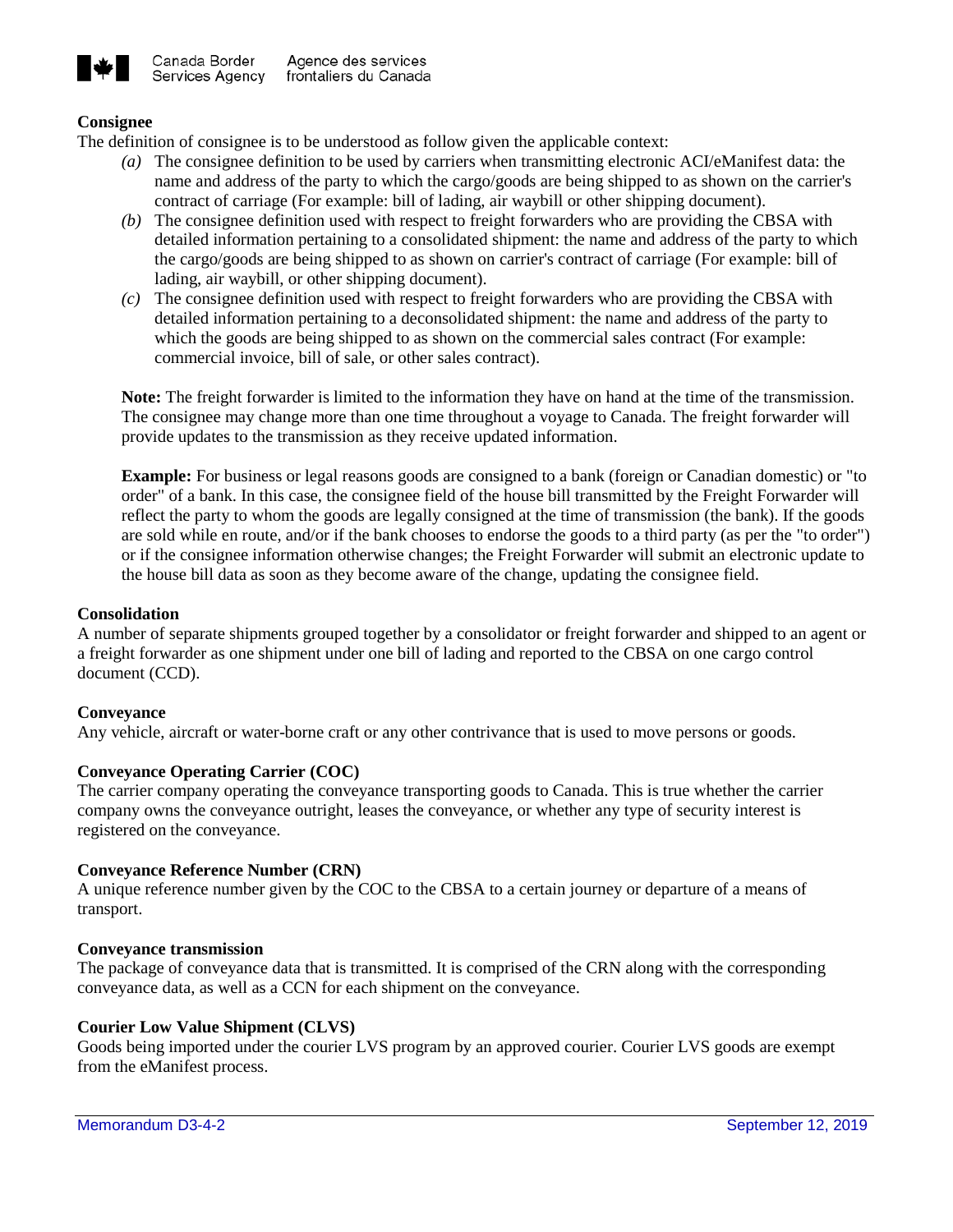

## **Customs Self-Assessment (CSA)**

A Program designed to simplify import border requirements for low-risk, pre-approved importers, carriers and registered drivers**.**

## **Domestic In-transit (Highway and Rail modes only)**

The movement of goods from a point in Canada to another point in Canada through the United States, as well as the movement of goods from a point in the United States to another point in the United States through Canada. This movement is different from the In-transit movement. Please see definition in the present section.

## **Electronic Commerce Client Requirements Document (ECCRD)**

Document that provides comprehensive information about business and system requirements of various electronic transactions for multiple import and export programs.

## **Electronic Data Interchange (EDI)**

Is a method to electronically transmit import or export data and accounting documents to the CBSA.

#### **eManifest**

A Commercial function in which all carriers and freight forwarders transmit advance commercial information about their shipments electronically to the CBSA.

## **eManifest Portal**

The eManifest Portal is a secure data transmission option developed by the CBSA that allows the trade community to electronically transmit their pre-arrival data through the Internet.

#### **Ferries**

Vessels, scows, barges, and similar craft whether self-propelled or towed, used solely or principally for the transportation of vehicles and passengers across international waters**.**

#### **Flying truck**

Air cargo that physically arrives in Canada on a highway conveyance, and moves on the air carrier's waybill.

#### **First Port of Arrival (FPOA)**

The port of entry in Canada where a commercial conveyance arrives from a foreign country.

#### **Freight forwarder**

A person who, on behalf of one or more owners, importers, shippers or consignees of goods, causes specified goods to be transported by one or more carriers.

#### **Hand-carried goods (HCG)**

Goods that will be released after they have been accounted for and all duties with respect to them have been paid under subsection 32(1) of the *[Customs Act](http://laws-lois.justice.gc.ca/eng/acts/C-52.6/FullText.html)* if:

- *(a)* the goods are or will be in the actual possession of a person arriving in Canada, or
- *(b)* the goods form or will form part of a person's baggage and the person and the baggage arrive or will arrive in Canada on board the same conveyance.

#### **High Value Shipment (HVS)**

A commercial shipment that is valued over the low value shipment (LVS) threshold.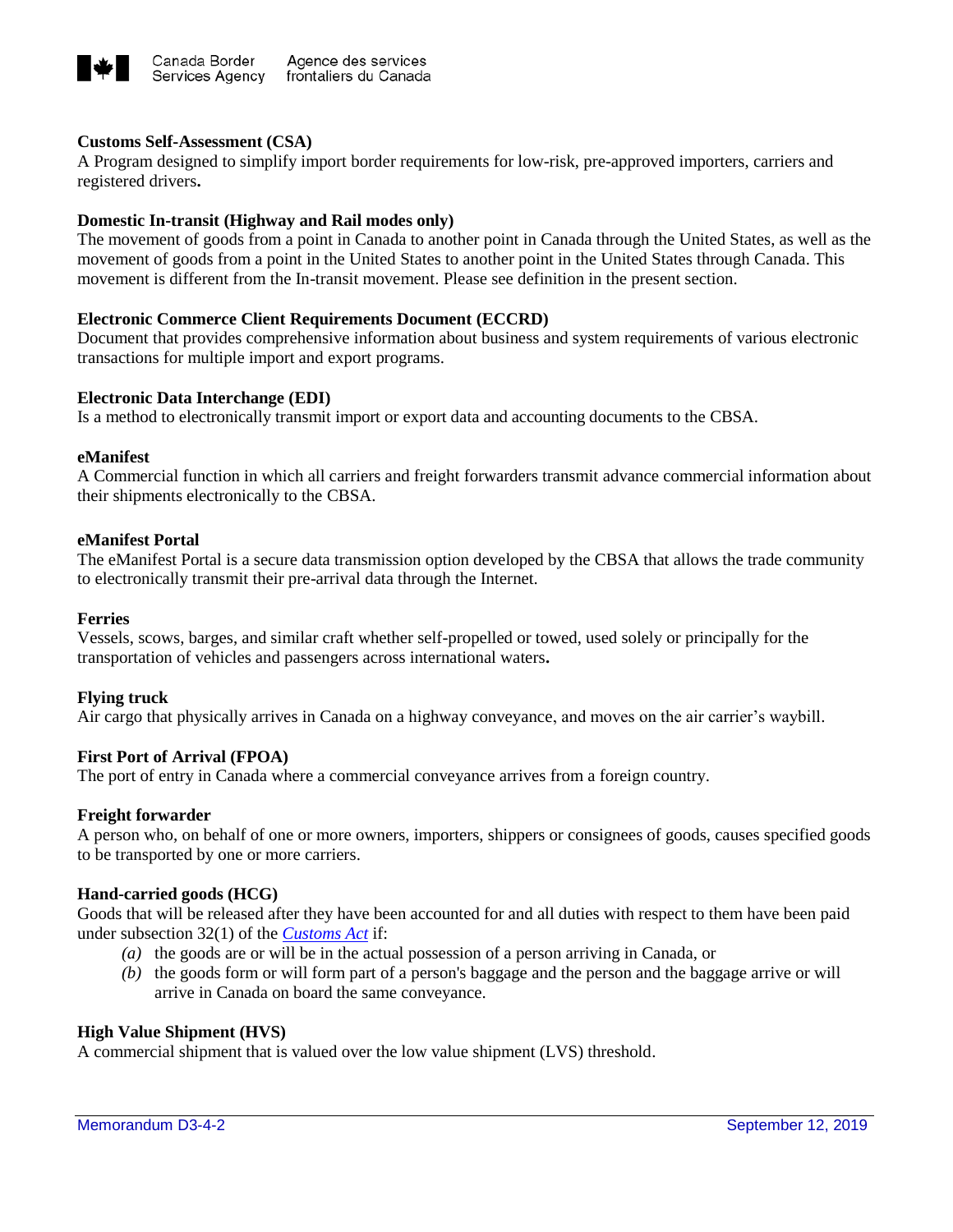

## **Instruments of International Trade (IIT)**

Empty shipper or importer owned containers and also those registered under Ottawa file or with container bank numbers, which are used to transport commercial goods to and from Canada. For example: shipping tanks, pallets, baskets, bins, boxes, cartons, crates, gaylords, load lock/spacers, racks, trays, totes or similar goods used to ship goods internationally.

## **In-transit**

The movement of foreign goods through Canadian territory from a point outside of Canada to another foreign point. This movement is different from Domestic In-transit. See definition in the present section.

## **Low Value Shipment (LVS)**

Commercial goods with a value for duty not exceeding CAD \$2,500. LVS goods are not exempt from the eManifest process. See "Courier LVS" definition is this section.

## **Multi-modal movement**

A cargo documented on a transport document (e.g. air waybill, bill of lading) used for a specific mode of transportation, but arrives in Canada using a different mode of transport.

## **Other Government Department (OGD)**

Federal Departments or Agencies such as: Canadian Food Inspection Agency (CFIA) or Department of Global Affairs Canada (GAC).

#### **Overage**

Any excess in the number of pieces transmitted in the same shipment and found by the carrier post arrival.

## **Port of report**

The port where cargo physically arrives in Canada.

#### **Pre-arrival**

Prior to a conveyance or cargo arriving in Canada.

#### **Pre-Arrival Review System (PARS)**

A line release option allowing importers and brokers to present release documents prior to the arrival of a shipment in order to obtain release upon arrival.

#### **Record**

Any material on which data are recorded or marked and which is capable of being read or understood by a person or a computer system or other device.

#### **Release Notification System (RNS)**

A system message sent to the client regarding the status of cargo.

#### **Re-manifest**

A new cargo control document (CCD), with a new cargo control number (CCN) that is presented to change a CCD that had previously been submitted to the CBSA. Re-manifests are generally presented to change destination office or carrier code.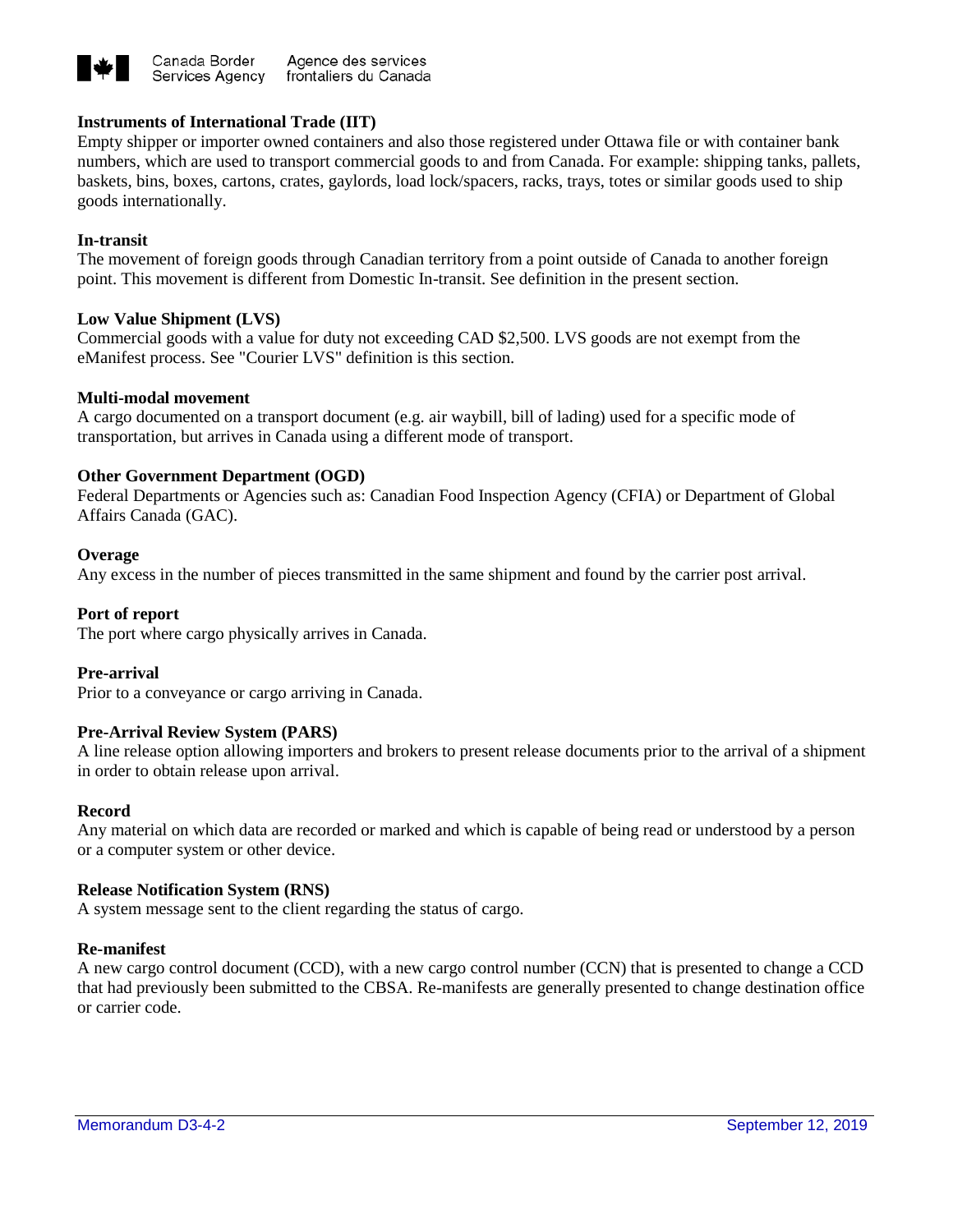

## **Shipment**

- *(a)* A shipment for which a carrier is responsible is one that consists of:
	- (i) a specified good or collection of specified goods that is listed in a single bill of lading, waybill or other similar document that is issued by the carrier and that relates to the carriage of those goods; or
	- (ii) a specified good that is an empty cargo container that is not for sale that is transported by the carrier but that is not listed in a bill of lading, waybill or other similar document; and
- *(b)* a shipment for which a freight forwarder is responsible is one that consists of a specified good or collection of specified goods that is listed in a single bill of lading, waybill or other similar document that is issued by the freight forwarder and that relates to the carriage of those goods.

## **Shipper/Consignor**

Name and address of the party shipping the goods as stipulated on the contract of carriage (Bill of lading, air waybill, etc.).

## **Shortage**

Where pre-arrival data was transmitted and a quantity of goods was initially reported upon arrival at FPOA, and subsequently the number of pieces found, by the carrier, is less than the number of pieces reported to the CBSA pre-arrival and upon arrival.

## **Single trip bond**

A one-time security bond presented by a carrier used to allow a non-bonded carrier to proceed to an inland warehouse with unreleased commercial goods.

## **Specified goods** (under the *[Reporting of Imported Goods Regulations](http://laws-lois.justice.gc.ca/eng/regulations/SOR-86-873/page-1.html)*)

Commercial goods, goods that are or will be imported to Canada for a fee or empty cargo containers that are not for sale but does not include:

- *(a)* goods that will be released after they have been accounted for and all duties with respect to them have been paid under subsection 32(1) of the [Act](http://laws-lois.justice.gc.ca/eng/acts/C-52.6/FullText.html) if
	- (i) the goods are or will be in the actual possession of a person arriving in Canada; or
	- (ii) the goods form or will form part of a person's baggage and the person and the baggage arrive or will arrive in Canada on board the same conveyance;
- *(b)* mail;
- *(c)* commercial goods that are used in a repair that is made outside Canada to a conveyance that was built in Canada or in respect of which duties have been paid, if the repair is made as a result of an unforeseen contingency that occurs outside Canada and is necessary to ensure the conveyance's safe return to Canada;
- *(d)* a military conveyance within the meaning of subsection 18(1) of the *[Canadian Transportation Accident](http://laws-lois.justice.gc.ca/eng/acts/c-23.4/FullText.html)  [Investigation and Safety Board Ac](http://laws-lois.justice.gc.ca/eng/acts/c-23.4/FullText.html)*t or goods that are transported on board that conveyance;
- *(e)* an emergency conveyance or goods that are transported on board that conveyance; or
- *(f)* a conveyance that returns to Canada immediately after being denied entry to the United States or goods that are transported on board that conveyance.

## **General Information**

2. The *[Customs Act](http://laws-lois.justice.gc.ca/eng/acts/C-52.6/FullText.html)*, the *[Reporting of Imported Goods Regulations](http://laws-lois.justice.gc.ca/eng/regulations/SOR-86-873/page-1.html)* and the *[Transportation of Goods Regulations](http://laws-lois.justice.gc.ca/eng/regulations/SOR-86-1064/FullText.html)*, establish the time, manner and who is required to send eManifest data pertaining to cargo and conveyances; entering or moving in-transit through Canada. These documents also establish the report, time of report, manner of report and who reports goods entering or moving in-transit through Canada.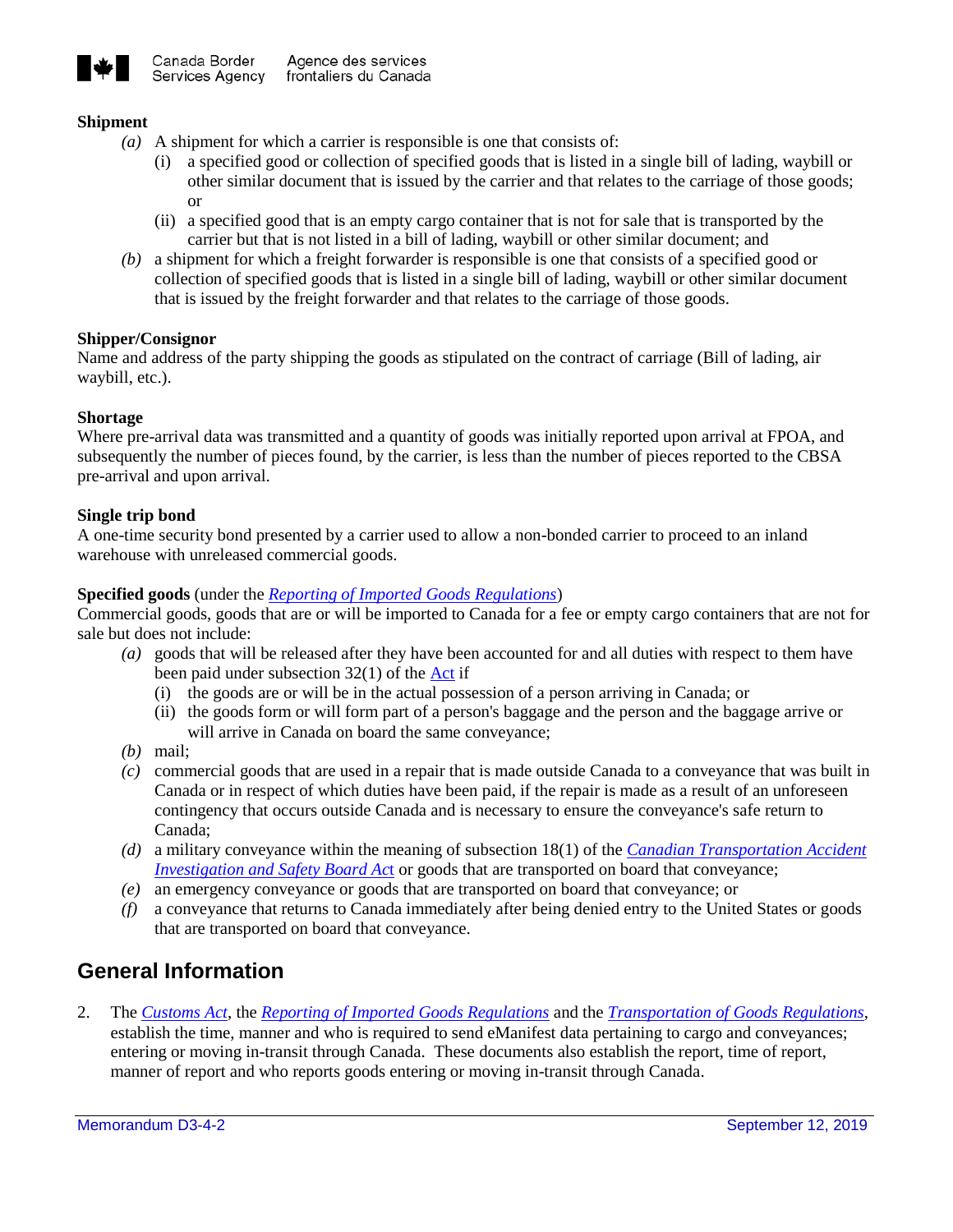

- 3. The receipt of pre-arrival cargo and conveyance data enables the CBSA to:
	- *(a)* Effectively manage high risk goods and identify threats to health, safety, and security prior to the arrival of cargo and conveyances in Canada;
	- *(b)* Allow low risk goods a more efficient, streamlined process at the border; and
	- *(c)* Control the movement of in bond goods.
- 4. Except as otherwise prescribed in the above-noted Regulations, all goods imported or moving in-transit through Canada must be reported to the CBSA at the first port of arrival (FPOA) in Canada, even when exempt from the requirement to provide advance electronic information (ACI). The requirement to report goods to the CBSA is effected electronically, orally or in writing, in the prescribed manner as described in the *[Reporting of Imported Goods Regulations.](http://laws-lois.justice.gc.ca/eng/regulations/SOR-86-873/index.html)*
- 5. Submission of this eManifest/ACI data within prescribed pre-arrival timeframes, when combined with the arrival of the conveyance in Canada satisfies the requirement for "Report of Goods" as set out in Section 12(1) of the *[Customs Act](http://laws-lois.justice.gc.ca/eng/acts/C-52.6/FullText.html)*.
- 6. When the conveyance arrives at FPOA and the status is updated to "reported", the CBSA sends a notification to the operator of the conveyance as identified by the CBSA carrier code on the conveyance report, detailing the Cargo Control Numbers (CCNs) of the related cargo transmissions. This message will serve as the carrier's "proof of report".

## **Security Requirements**

- 7. A highway carrier desiring to become bonded under general authorization must file security in a format as outlined on th[e CBSA website.](http://www.cbsa-asfc.gc.ca/services/carrier-transporteur/hc-tr-eng.html)
- 8. To become a bonded carrier or freight forwarder security must be filed in accordance wit[h Memorandum D3-](http://www.cbsa-asfc.gc.ca/publications/dm-md/d3/d3-1-1-eng.html) 1-1*[, Policy Respecting the Importation and Transportation of Goods](http://www.cbsa-asfc.gc.ca/publications/dm-md/d3/d3-1-1-eng.html)*.
- 9. Goods transported by carriers not authorized to transport in bond goods in Canada must be released at FPOA unless the carrier:
	- *(a)* Posts a single trip bond to cover the inland movement of the goods; or,
	- *(b)* Re-manifests the goods to a CBSA bonded carrier for furtherance to an inland CBSA office for accounting; or,
	- *(c)* Links the bonded eManifest cargo to the non-bonded carriers' Conveyance Reference Number (CRN).

#### **Carrier Obligations**

- 10. As per Section 7.1 of the *[Customs Act,](http://laws-lois.justice.gc.ca/eng/acts/C-52.6/index.html?noCookie)* carriers are liable to ensure all information provided to the CBSA including pre-arrival information is true, accurate, and complete. Furthermore, as per Section 22 of the *[Customs Act](http://laws-lois.justice.gc.ca/eng/acts/C-52.6/index.html?noCookie)* and Section 7 of the *[Transportation of Goods Regulations](http://laws-lois.justice.gc.ca/eng/regulations/SOR-86-1064/index.html)*, the information transmitted must be supported by source documentation (i.e. bills of lading, invoices, contract of carriage) and made available to the CBSA upon request.
- 11. Freight forwarders must transmit pre-arrival house bill information to the CBSA within the prescribed time frames.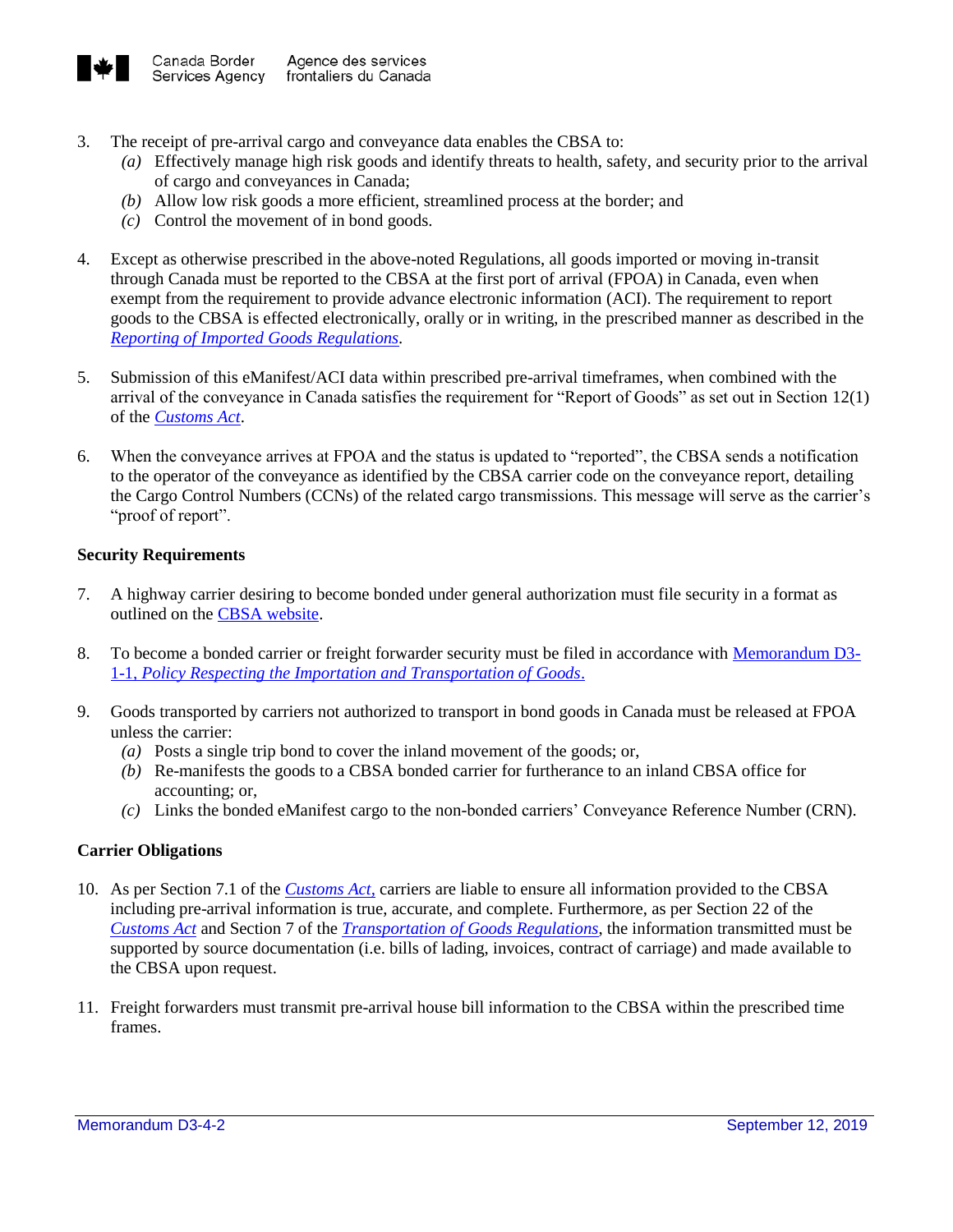

## **Single Trip Authorizations**

- 12. Carriers not requiring general authorization may apply to the CBSA for a single trip bond. Application for single trip authorization shall be filed, in duplicate, at the CBSA office of report, accompanied by security as outlined in Memorandum D1-7-1, *[Posting Security for Transacting Bonded Operations](http://www.cbsa-asfc.gc.ca/publications/dm-md/d1/d1-7-1-eng.html)* in an amount prescribed by the CBSA.
- 13. Surety bonds for single trip authorizations must be in the format prescribed on the [CBSA website.](http://www.cbsa-asfc.gc.ca/services/carrier-transporteur/hc-tr-eng.html)
- 14. The amount of security will be based on the estimated amount of duty and taxes payable on the goods being transported, but under no circumstances shall security be less than CAD \$1,000.
- 15. Single trip bonds may be issued by customs brokers acting as authorized agents of approved guarantee companies provided the guarantee company is shown as surety on the bond and the relative application form. Application forms and surety bonds will not be accepted when customs brokers are shown as surety.
- 16. A cargo control document (CCD) to cover the movement of the goods must be presented to CBSA at the same time as the application form and security. The CCN will be transcribed onto the application form which will be date-stamped.
- 17. The original application form, along with the security, will be filed chronologically by date at the issuing CBSA office. The duplicate copy of application form will be returned to the carrier.
- 18. Border services officers at the issuing CBSA office must ensure that the carrier is aware of the location of the CBSA office of destination (address of the CBSA office of sufferance warehouse) to reduce instances of irregular delivery.
- 19. Non-bonded carriers using a single trip bond will transmit cargo and conveyance data, showing FPOA as the port of destination. Once the carrier arrives in Canada, they will present their bond application with a paper copy of [A8A\(B\),](https://www.cbsa-asfc.gc.ca/publications/forms-formulaires/a8a-b-eng.html) *In Bond*- *[Cargo](https://www.cbsa-asfc.gc.ca/publications/forms-formulaires/a8a-b-eng.html) [Control](https://www.cbsa-asfc.gc.ca/publications/forms-formulaires/a8a-b-eng.html) [Document](https://www.cbsa-asfc.gc.ca/publications/forms-formulaires/a8a-b-eng.html)*, using a different CCN. CBSA at FPOA will acquit the electronic cargo with the in bond CCN (re-manifest), and the cargo will proceed inland on the paper CCD.

#### **Carrier Identification Requirement**

- 20. For the purpose of identifying carriers and freight forwarders, a bonded or non-bonded CBSA carrier code will be assigned to a company upon authorization.
- 21. All carriers who cross the border must obtain and use their own CBSA assigned carrier code, whether they are transporting goods to be cleared at FPOA or moving goods in bond.
- 22. CRNs must have the CBSA assigned carrier code of the legal entity (carrier) physically arriving at the border.
- 23. The carrier code forms the prefix of the barcodes, and combined with a unique shipment number that the carrier chooses, creates a CCN and CRN. This procedure also applies to freight forwarders for secondary reporting and control of in bond cargo that is consolidated or deconsolidated in Canada.

**Note:** While the carrier code will always be at the beginning of the CRN and CCN, the unique number used for each must not be the same. For example, number (carrier code +) 00001 cannot be used for both the CRN and CCN; the CCN must have a different suffix.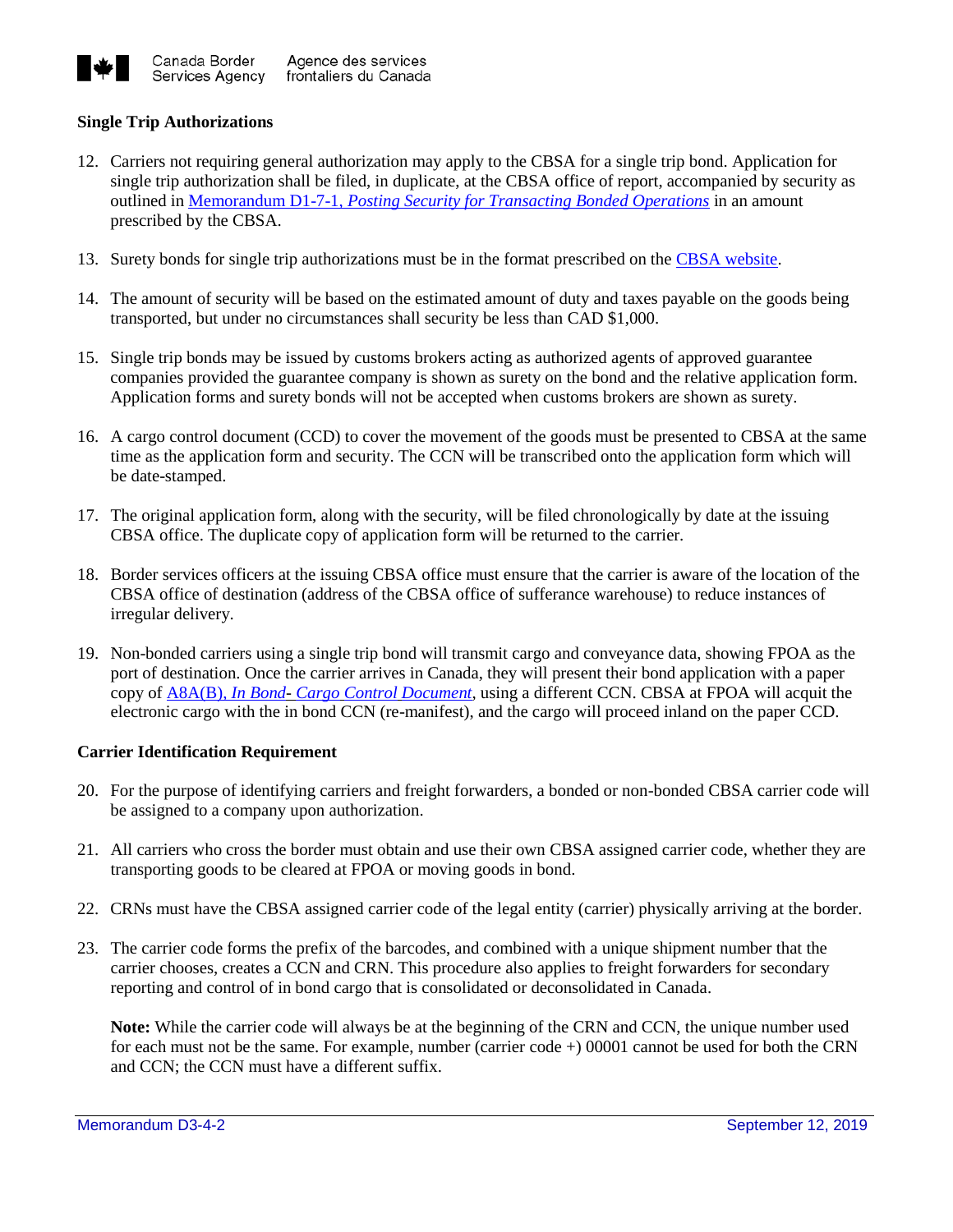

24. For information pertaining to carrier code requirements and how to obtain a carrier code, please refer to Memorandum D3-1-1, *[Policy Respecting the Importation and Transportation of Goods](http://www.cbsa-asfc.gc.ca/publications/dm-md/d3/d3-1-1-eng.html)*.

## **Contract of Exclusivity**

- 25. eManifest cargo and conveyance identifiers have removed the requirement for letters of authority when using another carrier to transport the goods across the border. If the carrier arriving at the border does not appear to be the carrier related to the CRN (no markings/paint identifiers on exterior of the cab), the onus will be on the driver to prove that they are under exclusive contract with the carrier who's carrier code is quoted on the CRN.
- 26. The authorizing highway carrier may use a contracted carrier to report goods using their carrier code when the contracted carrier is operating under a dedicated equipment contract with the authorizing carrier.
- 27. Where the authorizing carrier uses a contracted carrier to transport goods into Canada, the carrier code of the authorizing carrier must form the first 4 digits of the CRN.
- 28. The key points in the description of a contracted carrier are the existence of a contractual agreement and the dedicated use of equipment. Contracted carriers meeting this definition are essentially an extension of the authorizing carrier as shown in the following examples:
	- *(a)* the contracted equipment may exhibit the logo of the authorizing carrier;
	- *(b)* the contracted equipment is part of the equipment list of the authorizing carrier;
	- *(c)* drivers are trained on and subject to the policies and procedures of the authorizing carrier;
	- *(d)* the authorizing carrier dispatches, keeps all records and has control over the drivers and dedicated equipment for the duration of the contract;
	- *(e)* during the contract period, the contracted carrier must not use equipment designated to be used exclusively for the benefit of the authorizing carrier to move freight for any other carrier, including their own company.
- 29. There are various ways the carrier can prove the relationship exists, including having a copy of the contractual agreement in the conveyance, or in its absence, a letter of exclusivity, would also provide indisputable proof of the relationship provided it contained the following:
	- *(a)* company letterhead;
	- *(b)* start date and expiry date;
	- *(c)* name and address of the company that is hired under exclusive contract (contracted carrier);
	- *(d)* name and address of the company that is hiring under exclusive contract (authorizing carrier);
	- *(e)* authorized signature, title, and telephone number of hiring company;
	- *(f)* a statement that company is hired under exclusive contract;
	- *(g)* address of company that is hired under exclusive contract;
	- *(h)* authorized signature.
- 30. This letter of exclusivity does not replace the need for a contract and equipment listing, which must be on file with both parties and provided to the CBSA upon request.

## **Cargo Control Documentation Requirements**

31. Highway carriers transporting in bond commercial shipments are required to have a CCN in bar-coded format using their own unique carrier code on the CCD. Barcode specifications for the CCN may be found in the Appendix C of Memorandum D3-1-1, *[Policy Respecting the Importation and Transportation of Goods](http://www.cbsa-asfc.gc.ca/publications/dm-md/d3/d3-1-1-eng.html)*.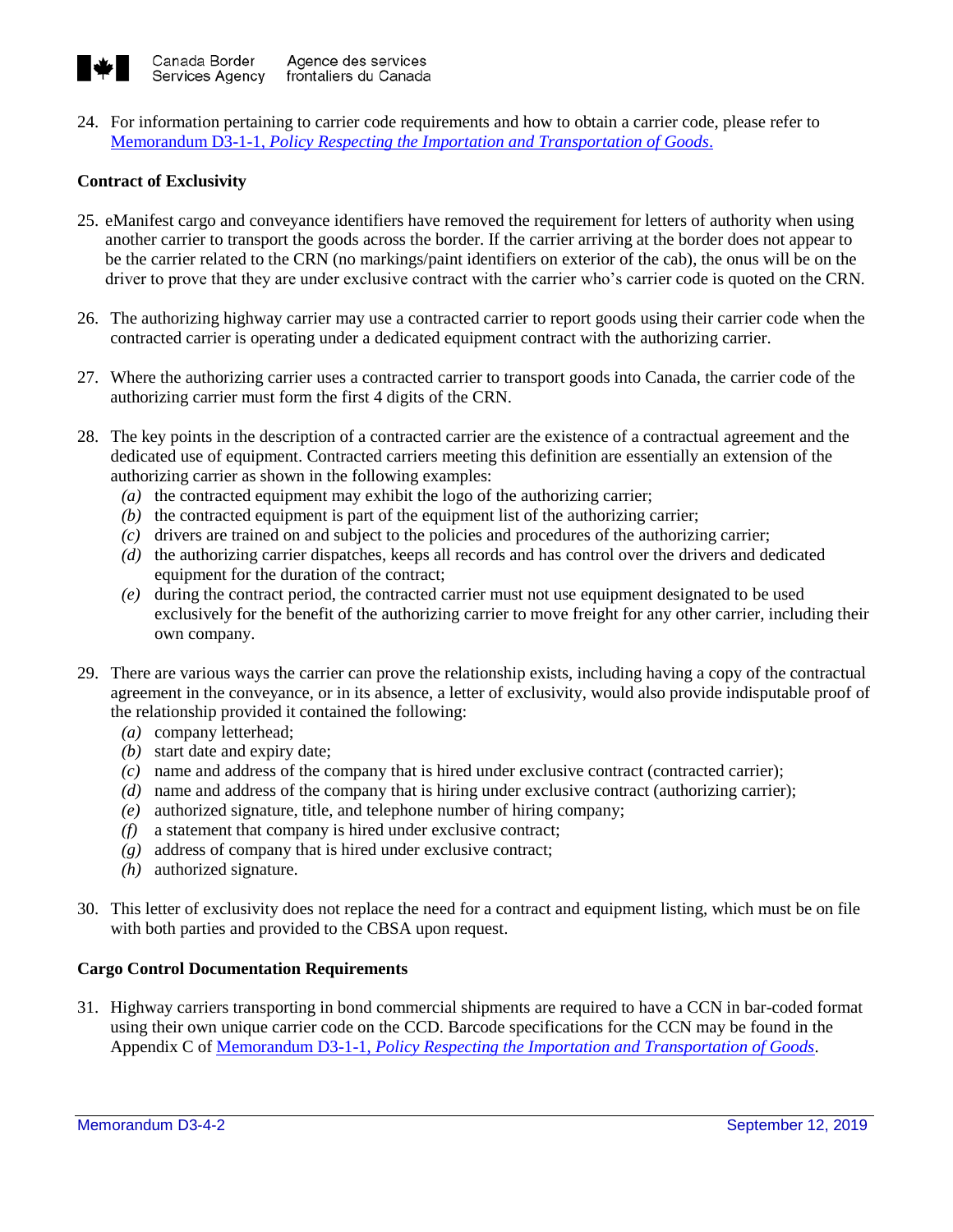

- 32. Paper manifests are generally not required at FPOA when the carrier is providing pre-arrival electronic cargo data that is linked to a CRN. However, paper manifests representing electronic cargo will still be required in other circumstances such as in the event of a systems outage, or goods subject to exceptional processing. For a complete list of goods subject to exceptional processing, please refer to [Chapter 4: Advance Commercial](https://www.cbsa-asfc.gc.ca/eservices/eccrd-eng.html)  [Information \(ACI\)/eManifest Highway](https://www.cbsa-asfc.gc.ca/eservices/eccrd-eng.html) (ECCRD) and paragraph 104 of this memorandum.
- 33. The carrier may use the standard CBSA, form A8A(B), *In Bond - [Cargo Control Document](http://www.cbsa-asfc.gc.ca/publications/forms-formulaires/a8a-b-eng.html)* available in fillable/savable format on the [CBSA website.](http://www.cbsa-asfc.gc.ca/publications/forms-formulaires/menu-eng.html) Carriers using fillable form A8A(B) are required to use barcoded CCN labels and apply them to the form once printed. Alternatively, the carrier may have CCDs privately printed in a format acceptable to the CBSA. Cargo control document specifications for privately printed documents are contained in Appendix B of Memorandum D3-1-1, *[Policy Respecting the Importation](http://www.cbsa-asfc.gc.ca/publications/dm-md/d3/d3-1-1-eng.html)  [and Transportation of Goods](http://www.cbsa-asfc.gc.ca/publications/dm-md/d3/d3-1-1-eng.html)*. Completion requirements for form A8A(B) are also found in Appendix D of Memorandum D3-1-1.
- 34. CCNs and CRN's must not be duplicated for a three-year period, commencing on the 1st day of January of the calendar year following the calendar year the CCN was initially used.
- 35. In addition to records required to be maintained for other program areas, every person who transports or causes goods to be transported into or within Canada is required, under the *[Transportation of Goods](http://laws-lois.justice.gc.ca/eng/regulations/SOR-86-1064/index.html)  [Regulations](http://laws-lois.justice.gc.ca/eng/regulations/SOR-86-1064/index.html)*, to keep records of the electronic data that has been transmitted to the CBSA and any acknowledgment of receipt of that data received from the CBSA. The records that must be kept include all source documents specifically related to the individual data elements transmitted.
- 36. For CBSA purposes, records related to the conveyance and cargo transmission must be kept for a period of three years commencing on the 1st day of January of the calendar year following the calendar year during which the cargo/conveyance referenced in the records were transported.

## **Monitoring**

37. In addition to all other monitoring and verification activities, the CBSA will perform periodic monitoring of the records kept by carriers related to electronic conveyance and cargo information. The monitoring will confirm whether the conveyance and cargo data was submitted in a timely manner and that information transmitted pre-arrival is true, accurate and complete and corresponds to the information contained on the source documents on file.

## **Cargo Reporting and Control Procedures**

- 38. The cargo data must be electronically transmitted to the CBSA by the carrier, or a service provider authorized by that carrier to transmit on their behalf, within the prescribed timeframes as outlined in the *[Reporting of](http://laws-lois.justice.gc.ca/eng/regulations/SOR-86-873/FullText.html)  [Imported Goods Regulations.](http://laws-lois.justice.gc.ca/eng/regulations/SOR-86-873/FullText.html)* A highway cargo report is mandatory for all non-exempt import cargo. For more information on eManifest requirements, please see [Chapter 4: Advance Commercial Information](https://www.cbsa-asfc.gc.ca/eservices/eccrd-eng.html)  [\(ACI\)/eManifest Highway](https://www.cbsa-asfc.gc.ca/eservices/eccrd-eng.html) (ECCRD).
- 39. When the conveyance operating carrier (COC) and shipment arrive at the border, the driver is required to provide a lead sheet to the CBSA officer. The lead sheet will contain:
	- *(a)* **(Preferred option)** Paper document containing, at minimum, a bar-coded CRN, or
	- *(b)* Paper document containing, at a minimum, a bar-coded CCN with a handwritten CRN.
- 40. The COC may choose to use the printable lead sheet available through the eManifest Portal.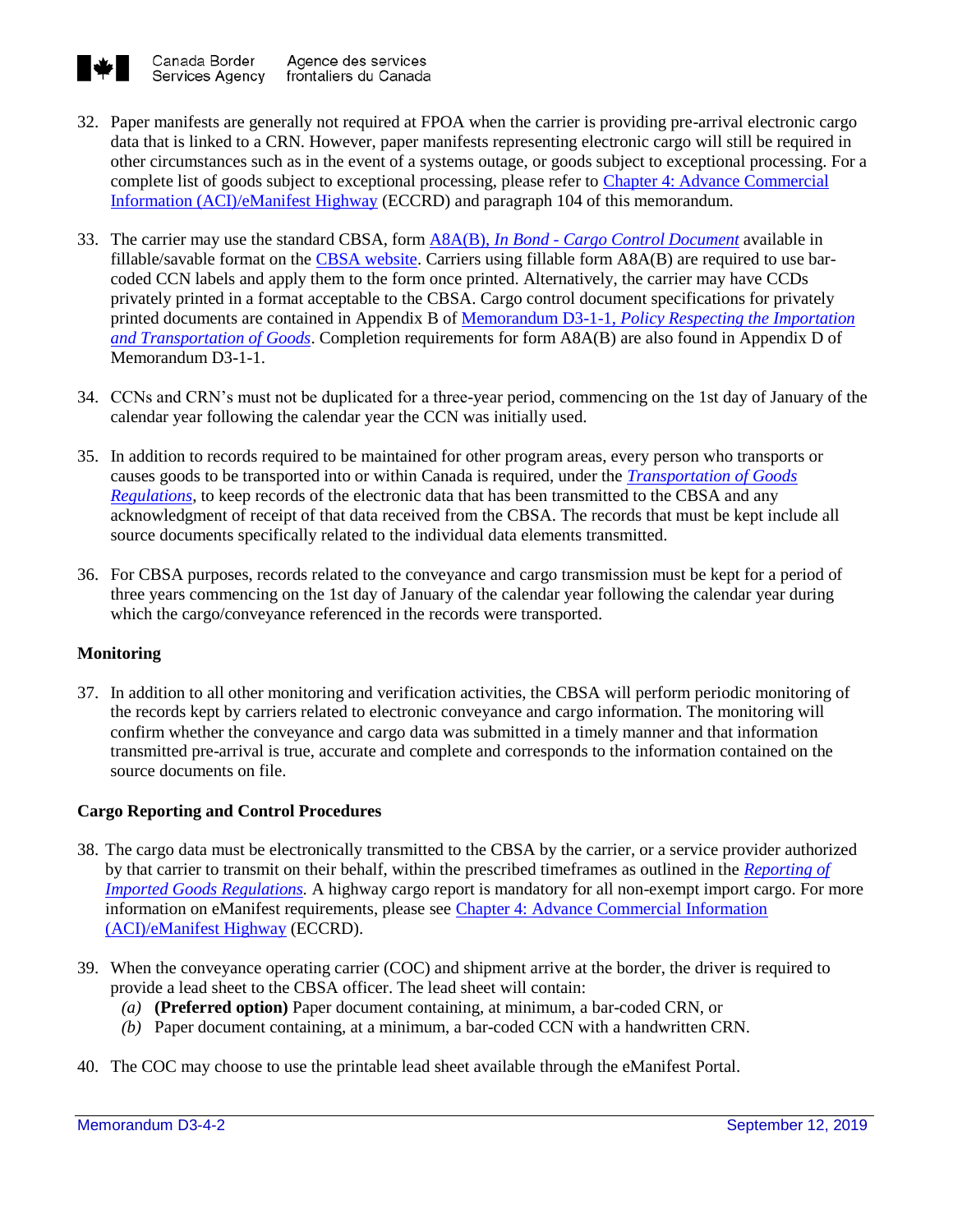

- 41. The CBSA requires a barcode to allow the number to be scanned quickly and accurately into the CBSA system and to link to the corresponding advance data that has been transmitted electronically.
- 42. If carrier is presenting a Pre-Arrival Review System (PARS) document for release at the first port of arrival (FPOA), the driver may present, as a lead sheet, the required PARS documentation with a bar coded CCN and a hand written CRN on the PARS document. If the PARS is in good standing and is released at FPOA, the border services officer will stamp the PARS documentation. This will serve as paper proof of report and proof of release which satisfies the maintain books and records.
- 43. In cases where a paper proof of report is required only, in a failed PARS scenario (i.e. release is not on file or has been rejected) where the PARS is not corrected at the FPOA and the carrier is moving in bond, the carrier must be prepared to present an alternate document for stamping as proof of report. An alternate document could be any paper with a hand written CRN.
- 44. The COC will either provide the driver with a bar-coded PARS number specific to each shipment so that the carrier knows which PARS number is being used and will also use the same number when transmitting their pre-arrival cargo data to the CBSA. Alternatively, the driver will contact the carrier as soon as a PARS number is used for a shipment (similar to how they notify the broker today), and the carrier will then know which number to electronically transmit to the CBSA.
- 45. For all other scenarios, the driver will submit a lead sheet which contains either a bar coded CRN or a bar coded CCN with a hand written CRN. The lead sheet should not be presented on an invoice, bill of lading or any other document normally presented by carriers for release purposes. It is recommended that for all non-PARS releases, the words "eManifest Lead Sheet" or "Portal Lead Sheet" be printed on the document presented.
- 46. As the carrier's report to the CBSA is proof of the goods being on board the vehicle, all goods reported to the CBSA are deemed to have landed in Canada.
- 47. Carriers must advise their drivers as to what documentation is necessary to present for a lead sheet, and what is necessary for the purposes of stamping for proof of report and proof of release. If the carrier maintains electronic records for proof of report and/or proof of release, **stamped** paper document(s) may not be necessary.

Acceptable examples of Proof of Report:

- *(a)* Stamped eManifest lead sheet; or
- *(b)* Section 12(1) report from the eManifest Portal; or
- *(c)* eManifest Reported Notice (as of Spring 2016). Carrier must register with Technical Commercial Client Unit (TCCU) to receive notices; or
- *(d)* eManifest Reported Notice (as of Spring 2016) through a third party service provider. Carrier must register with the TCCU to receive notices.

Acceptable examples of Proof of Release:

- *a)* CBSA stamped invoice, bill of lading, PARS Consist/Stack manifest (for FPOA release utilizing the PARS release process only); or
- *b)* RNS "Release Notification" message received directly or through a third party service provider; or
- *c)* New eManifest Release Notice (as of Spring 2016). Carrier must register with the TCCU to receive notices; or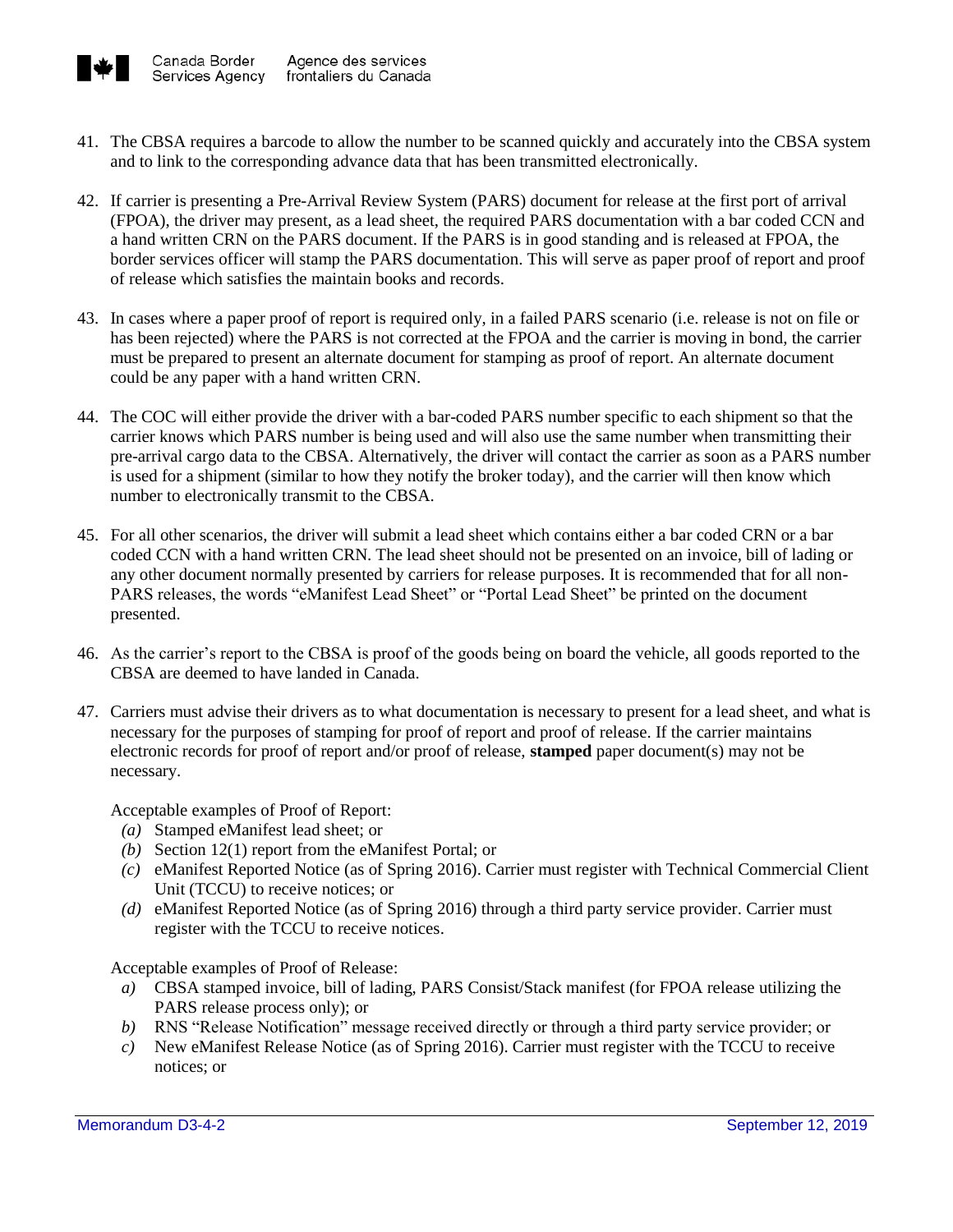

- *d)* New eManifest Release Notice (as of Spring 2016) through a third party service provider. Carrier must register with the TCCU to receive notices.
- 48. Shipments that are not released and have not been sealed by the CBSA at the FPOA may be unloaded by the carriers into highway frontier examining warehouses, highway sufferance warehouses, or they may be transferred from one vehicle to another for furtherance without CBSA supervision. For operational purposes, carriers may proceed to their own terminal before delivering the freight to the authorized release point for CBSA clearance. Should the goods require an examination at FPOA, they may only be delivered into the frontier examining warehouse at the CBSA point where the goods arrived in Canada. It is the carrier's responsibility to physically check all shipments at the point of unloading. Any discrepancies found must be reported to the CBSA immediately.

## **Electronic Communications with the CBSA**

49. Carriers must transmit data using the CBSA's electronic data interchange (EDI) systems or through the CBSA eManifest Portal. Before initiating the application process (outlined below), carriers must have a valid CBSA assigned carrier code as per Section 12.1(2) of the *[Customs Act.](http://laws-lois.justice.gc.ca/eng/acts/C-52.6/FullText.html)*

## **Application to Transmit Electronic Data to the CBSA**

- 50. Carriers using EDI are required to complete an application form and submit it to the TCCU.
- 51. EDI clients may choose to transmit their own data to the CBSA or they may choose to use a service provider. For more information on how to apply to participate in EDI, methods of electronic communication and general information on EDI, go to the [CBSA website.](https://www.cbsa-asfc.gc.ca/eservices/comm-eng.html)
- 52. For all enquiries related to any problems with electronic transmission of data and the related application process, or to obtain a copy of [Chapter 4: Advance Commercial Information \(ACI\)/eManifest Highway](https://www.cbsa-asfc.gc.ca/eservices/eccrd-eng.html) (ECCRD), contact the TCCU at:

Technical Commercial Client Unit Canada Border Services Agency 355 North River Road, 6th floor, Tower B Ottawa, ON K1A 0L1 Phone: **1-888-957-7224** calls within Canada and the U.S. Email: [tccu-ustcc@cbsa-asfc.gc.ca](mailto:tccu-ustcc@cbsa-asfc.gc.ca)

#### **eManifest Portal**

- 53. The eManifest Portal was developed primarily for small-to medium-sized businesses to facilitate their compliance and ease the transition from paper reporting to pre-arrival electronic data transmission.
- 54. The eManifest Portal features many self-serve functions allowing highway carriers to:
	- *(a)* securely transmit trade data to the CBSA;
	- *(b)* confirm receipt of information;
	- *(c)* verify status of the trade data, whether it is transmitted through the portal or by electronic means;
	- *(d)* receive system messages from the CBSA updating users on important information related to their crossborder carrier activities; and
	- *(e)* access [online help](https://www.cbsa-asfc.gc.ca/prog/manif/portal-portail/help-aide-eng.html) and reference material.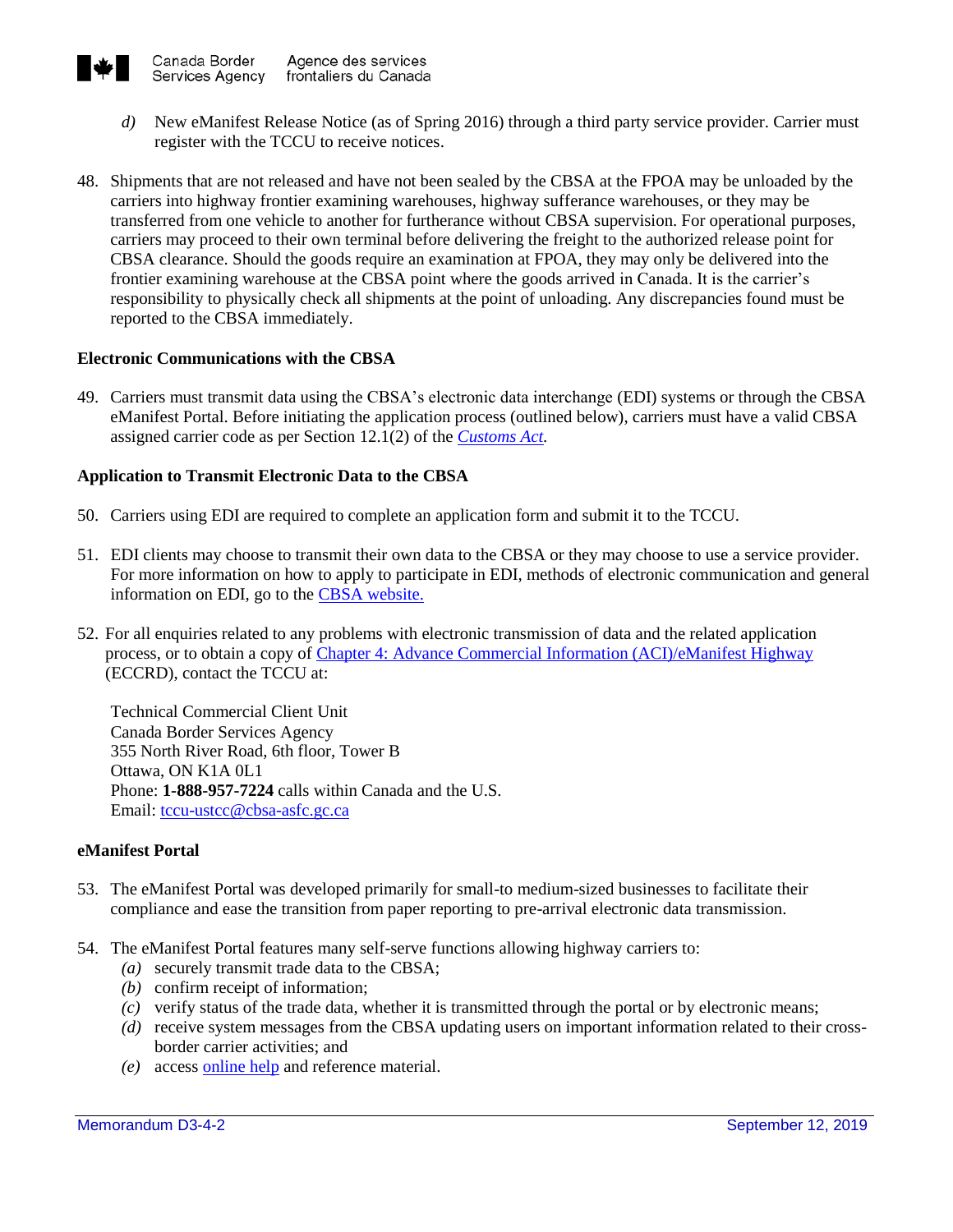

55. Further information is available on computer and Internet requirements, verify the application process, and general information on the **eManifest Portal**.

## **Transmitting Accurate Data**

- 56. When using the PARS, the electronically transmitted CCN on the cargo data must exactly match the CCN quoted in the PARS release request, inclusive of the acronym "PARS", where applicable.
- 57. For example, if the bar-coded PARS number that the driver provides at the border for a shipment is "1234PARS56789", then the CCN that the carrier electronically transmits prior to arrival must also be "1234PARS56789". It is not a requirement to embed the letters "PARS" into a PARS number, but if a carrier does embed letters into the PARS number the driver provides at the border, then the carrier must use the identical number in their pre-arrival cargo transmission.
- 58. If the CCN quoted in the PARS release does not exactly match the electronically transmitted cargo data, this will affect the Release Notification System (RNS) capabilities and subscribers will not receive RNS messages. Inaccurate CCN transmissions by carriers could result in sanctions for non-compliance including the issuing of Administrative Monetary Penalty System (AMPS). Release may also be negatively affected.

#### **In-transit shipments**

## **US Domestic Goods Transiting Through Canada and Canadian Domestic Goods Transiting Through the US**

- 59. Highway carriers transporting goods from one point in the United States to another point in the United States via Canada must file security with the CBSA. For information on filing security for a single trip, see the [CBSA website.](http://www.cbsa-asfc.gc.ca/services/carrier-transporteur/hc-tr-eng.html)
- 60. Form A8B, *United States – [Canada Transit Manifest](http://www.cbsa-asfc.gc.ca/publications/forms-formulaires/a8b-eng.html)* is used by the CBSA as the CCD for either United States or Canadian cargo transiting the other country's territory.
- 61. U.S. Customs and Border Protection (US CBP) have an electronic requirement for in-transit movements through the United States to be reported through EDI. In the future, the CBSA will be implementing a fully electronic format.
- 62. Equipment switching during the in-transit move is not permitted, unless there are unforeseen circumstances such as breakdown or accident. These irregularities must be reported to the CBSA.
- 63. You can order copies of form A8B, *United States – [Canada Transit Manifest](http://www.cbsa-asfc.gc.ca/publications/forms-formulaires/a8b-eng.html)* by contacting the National Distribution Forms Centre at[: forms-formulaires@cbsa-asfc.gc.ca.](mailto:forms-formulaires@cbsa-asfc.gc.ca)
- 64. The procedure for United States goods in-transit from one point in the United States to another point in the United States through Canada is as follows:
	- *(a)* At the first point of entry in Canada, the driver presents four copies of form A8B as follows:
		- Original (white) arrival copy
		- $2<sup>nd</sup>$  copy (blue) exit copy
		- $3<sup>rd</sup>$  copy (green) re-entry copy
		- $\bullet$  4<sup>th</sup> copy (pink) carrier copy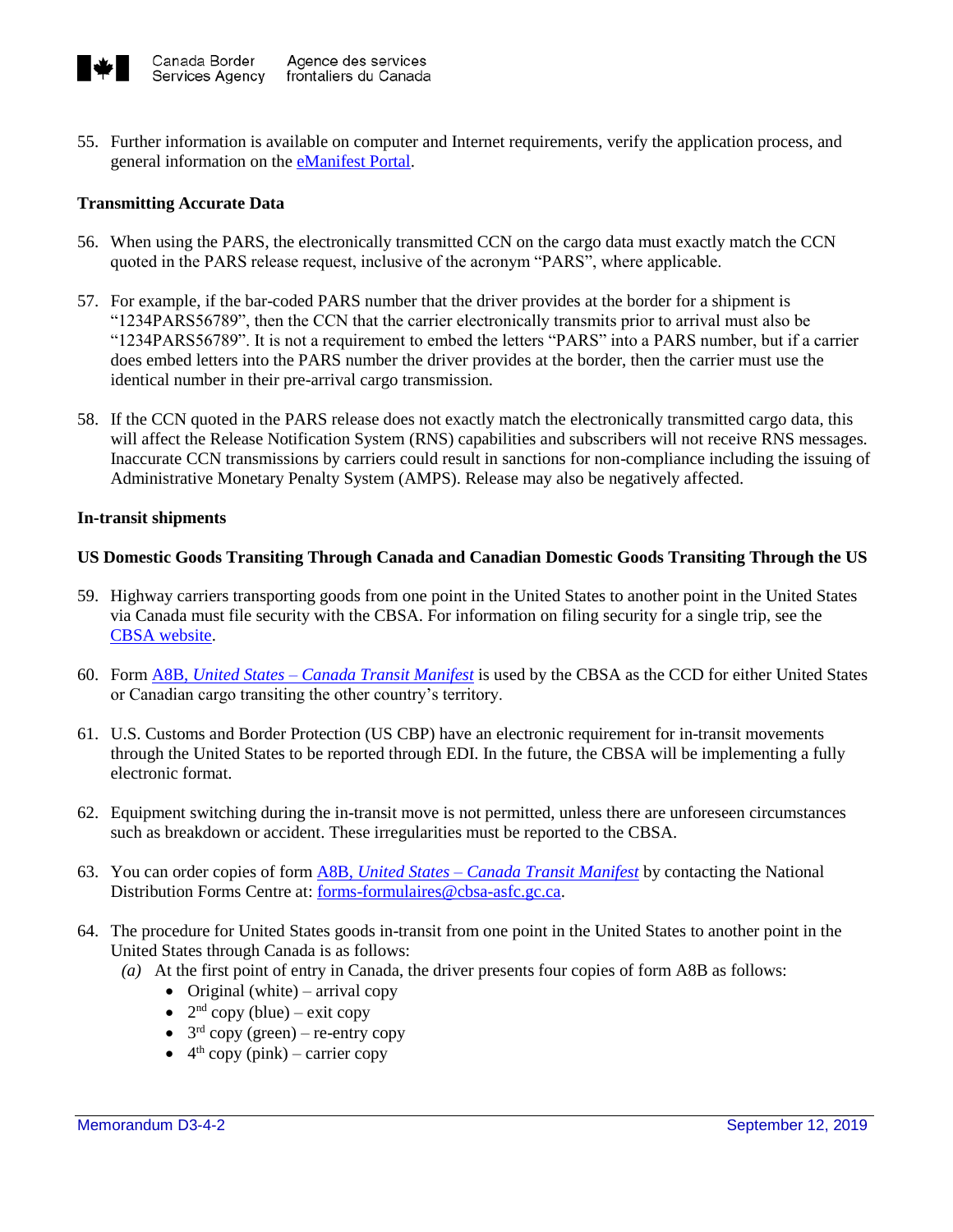

- *(b)* The border services officer reviews and validates all copies by stamping and initialing each copy of the form and may also check the goods against the bill(s) of lading, to ensure that all of the goods being moved in-transit are recorded.
- *(c)* When completed, three copies (blue, green, and pink) are returned to the driver, and the original (white) is retained by the CBSA and placed in a pending file until acquittal is received from the US CBP office of re-entry. Acquitted copies are filed numerically.
- *(d)* The goods are sealed with either company seals or the CBSA green ball seals that must remain intact until they are removed by the US CBP at the office of re-entry.
- *(e)* The carrier reports to the US CBP upon re-entering the United States. A US CBP officer stamps the remaining three copies of the manifest and ensures seals are intact, where applicable; the pink copy is returned to the driver. The blue copy is sent to the CBSA office at the first point of entry, and the green copy is retained on file by US CBP.
- 65. The procedure for Canadian goods in-transit from one point in Canada to another point in Canada through the United States is as follows:
	- *(a)* At the first point of entry in the United States, the driver presents four copies of form A8B as follows:
		- Original (white) arrival copy
		- $2<sup>nd</sup>$  copy (blue) exit copy
		- $3<sup>rd</sup>$  copy (green) re-entry copy
		- $\bullet$  4<sup>th</sup> copy (pink) carrier copy
	- *(b)* The US CBP officer reviews and validates all copies by stamping and initialing each copy of the form and may also check the goods against the bill(s) of lading, to ensure that all of the goods being moved in-transit are recorded.
	- *(c)* When completed, three copies (blue, green, and pink) are returned to the driver and the original (white) is placed in a pending file until acquittal is received from the CBSA office of re-entry. Acquitted copies are filed numerically.
	- *(d)* The goods are sealed with either company seals or US CBP seals that must remain intact until they are removed by the CBSA at the office of re-entry. The carrier should also have the bill(s) of lading available for review.
	- *(e)* The carrier reports to the CBSA upon re-entering Canada. A border services officer verifies seals are intact, stamps the remaining three copies of the manifest and the pink copy is returned to the driver. The blue copy is sent to the office at the first point of entry, and the green copy is retained on file.
- 66. When accidents, shifts of loads, or other circumstances occur during the in-transit movement, the carrier must contact th[e nearest CBSA office.](http://www.cbsa-asfc.gc.ca/do-rb/menu-eng.html) The CBSA office will provide the carrier with instructions for managing the cargo.

## **Conveyance Reporting with In-transit Cargo**

67. Until such time as the CBSA implements and mandates a complete electronic in-transit solution, the CBSA will not issue AMPS penalties for failing to electronically transmit in-transit conveyance data. During this period, highway carriers arriving only with goods moving in-transit will be exempt from the mandatory provision of pre-arrival information.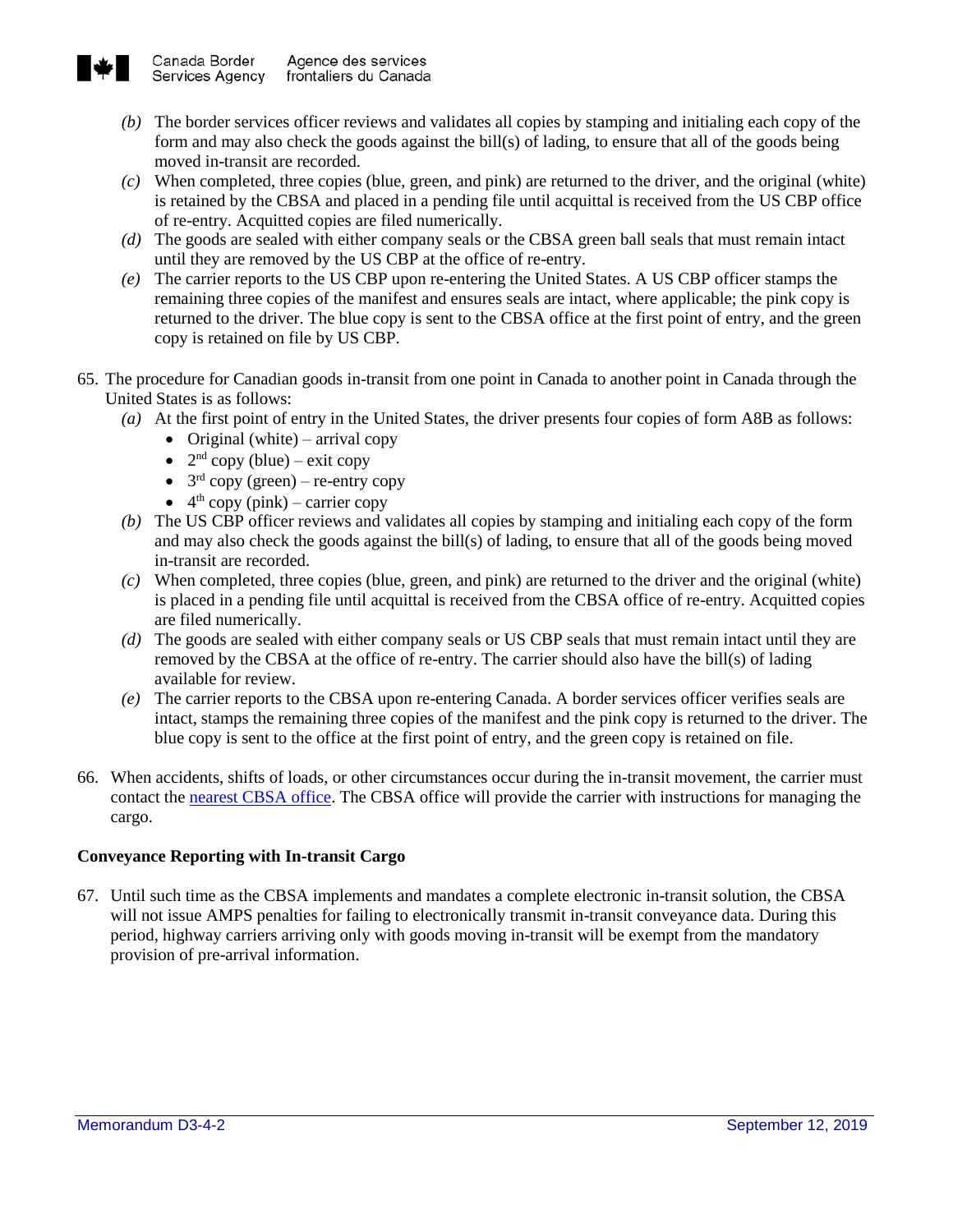

## **Cargo transiting through Canada to/from Foreign/Offshore**

- 68. In bond goods arriving at a Canadian airport or seaport destined for the United States, or goods arriving at the border for outward movement from a Canadian airport or seaport cannot be documented on form A8B, *[United](http://www.cbsa-asfc.gc.ca/publications/forms-formulaires/a8b-eng.html)  States – [Canada Transit Manifest](http://www.cbsa-asfc.gc.ca/publications/forms-formulaires/a8b-eng.html)*. See Memorandum D3-2-1, *[Air Pre-arrival and Reporting Requirements](http://www.cbsa-asfc.gc.ca/publications/dm-md/d3/d3-2-1-eng.html)*, for information on the documentation for air shipments, and Memorandum D3-5-1, *[Marine Pre-load/Pre-arrival](http://www.cbsa-asfc.gc.ca/publications/dm-md/d3/d3-5-1-eng.html)  [and Reporting Requirements](http://www.cbsa-asfc.gc.ca/publications/dm-md/d3/d3-5-1-eng.html)*, for marine shipments.
- 69. Similarly, do not document goods moving in-transit through Canada arriving by one mode of transport and transferred to another mode of transport for the outward movement on form A8B, *[United States –](https://www.cbsa-asfc.gc.ca/publications/forms-formulaires/a8b-eng.html) Canada [Transit Manifest](https://www.cbsa-asfc.gc.ca/publications/forms-formulaires/a8b-eng.html)*. You will find documentation procedures in [Memorandum D3-2-1,](http://www.cbsa-asfc.gc.ca/publications/dm-md/d3/d3-2-1-eng.html) *Air Pre-arrival and [Reporting Requirements](http://www.cbsa-asfc.gc.ca/publications/dm-md/d3/d3-2-1-eng.html)* for air shipments, paragraphs 31 to 36 in this memorandum for highway shipments[,](http://www.cbsa-asfc.gc.ca/publications/dm-md/d3/d3-5-1-eng.html) Memorandum D3-5-1, *[Marine Pre-load/Pre-arrival and Reporting Requirements](http://www.cbsa-asfc.gc.ca/publications/dm-md/d3/d3-5-1-eng.html)* for marine shipments, and Memorandum D3-6-6, *[Rail Pre-arrival and Reporting Requirements](http://www.cbsa-asfc.gc.ca/publications/dm-md/d3/d3-6-6-eng.html)* for rail shipments.

#### **Data Transmission Guidelines – Import**

#### **Cargo Data**

- 70. The cargo report must be electronically transmitted to the CBSA by the carrier, or a service provider authorized by that carrier to transmit on their behalf, within the prescribed timeframes as outlined in the *[Reporting of Imported Goods Regulations](http://laws-lois.justice.gc.ca/eng/regulations/SOR-86-873/index.html)*. A highway cargo report is mandatory for all non-exempt import cargo.
- 71. All cargo data must be accepted by the system and on file in order to be subsequently linked to a conveyance. If a conveyance is transmitted quoting a CCN that is either not on file or in reject status, the conveyance transmission will be rejected.
- 72. Electronic cargo submissions must be transmitted with an applicable movement type/service options, as found in [Chapter 4: Advance Commercial Information \(ACI\)/eManifest Highway](https://www.cbsa-asfc.gc.ca/eservices/eccrd-eng.html) (ECCRD).
- 73. A sub-location code is conditional for shipments requesting release at the border. This option is to provide a secondary (inland) port of release should the shipment not be able to obtain release at the border (i.e. failed PARS), and the goods qualify for in bond movement.
- 74. Carriers must make every effort to ensure the importer/broker is aware of which border crossing they are intending to cross so that the PARS release requests are transmitted to the correct port of release. If a carrier arrives at a port that is different from the port of release on the PARS, release cannot be effected. The carrier, if bonded, can request to move in bond for release.
- 75. A complete list of the information that a highway carrier must include in the cargo transmission can be found in [Chapter 4: Advance Commercial Information \(ACI\)/eManifest Highway](https://www.cbsa-asfc.gc.ca/eservices/eccrd-eng.html) (ECCRD).

## **Multi-modal Movements**

76. The multi-modal cargo process applies to both highway and rail modes of transport. The owner or person in charge of the conveyance will link the cargo to the conveyance transmission.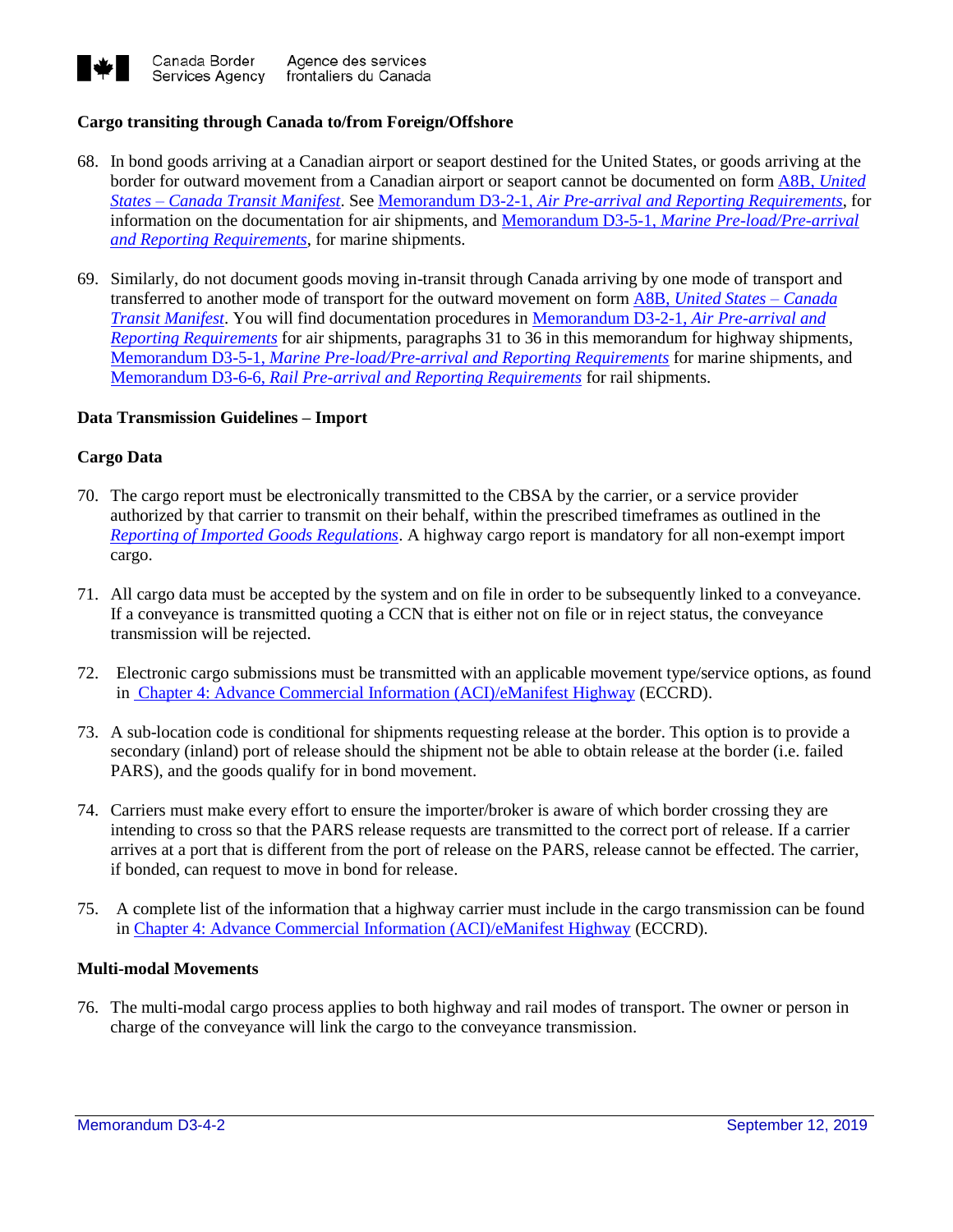

- 77. A multi-modal movement is cargo documented on a transport document (i.e. waybill) used for a specific mode of transportation, but arrives in Canada using a different mode of transport.
- 78. The COC will be required to electronically transmit the multi-modal cargo data within the prescribed timeframes specific to transportation mode used to physically transport the goods in Canada. For example, highway cargo is loaded onto a rail car for transport into Canada. The highway carrier will transmit a multimodal cargo submission. The COC will transmit a rail conveyance report and link the multi-modal cargo to the rail conveyance. The multi-modal cargo and the rail conveyance data must be received by the CBSA within the rail transmission time frames.

## **Conveyance Data**

- 79. The COC or a service provider authorized by that carrier must prepare and transmit an electronic transmission to the CBSA with the required conveyance data within the timeframes specified in the *[Reporting of Imported](http://laws-lois.justice.gc.ca/eng/regulations/SOR-86-873/FullText.html)  [Goods Regulations](http://laws-lois.justice.gc.ca/eng/regulations/SOR-86-873/FullText.html)*.
- 80. There are some exceptions to this requirement and these exceptions are found in [Chapter 4: Advance](https://www.cbsa-asfc.gc.ca/eservices/eccrd-eng.html)  [Commercial Information \(ACI\)/eManifest Highway](https://www.cbsa-asfc.gc.ca/eservices/eccrd-eng.html) (ECCRD).
- 81. All cargo data must be accepted by the system and on file in order to be subsequently linked to a conveyance. If a conveyance is transmitted quoting a CCN that is either not on file or in reject status, the conveyance transmission will be rejected.
- 82. For an empty conveyance, an "empty" indicator must be utilized to indicate a conveyance with no cargo.
- 83. The COC may use any frontier highway port of report, subject to local restrictions.
- 84. A complete list of the information that must be included in the conveyance data can be found in Chapter 4: [Advance Commercial Information \(ACI\)/eManifest Highway](https://www.cbsa-asfc.gc.ca/eservices/eccrd-eng.html) (ECCRD).

#### **Transmission Timeframes**

- 85. Carriers (or an authorized third-party provider acting on the carrier's behalf), are required to prepare and transmit the required cargo and conveyance information within the timeframes specified in the *[Reporting of](http://laws-lois.justice.gc.ca/eng/regulations/SOR-86-873/page-1.html)  [Imported Goods Regulations](http://laws-lois.justice.gc.ca/eng/regulations/SOR-86-873/page-1.html)*.
- 86. In the highway mode, the conveyance and cargo information for specified goods must be received and validated, as outlined in the *[Reporting of Imported Goods Regulations](http://laws-lois.justice.gc.ca/eng/regulations/SOR-86-873/page-1.html)*, at least one hour prior to the conveyance arriving at the FPOA.
- 87. For exemptions from cargo and conveyance data requirements please refer to Chapter 4: Advance Commercial [Information \(ACI\)/eManifest Highway](https://www.cbsa-asfc.gc.ca/eservices/eccrd-eng.html) (ECCRD).
- 88. Properly formatted messages received less than one hour prior to the transmitted estimated time of arrival will be accepted by the system, but the client will also be warned via error message of "insufficient review time", and penalties may be applicable.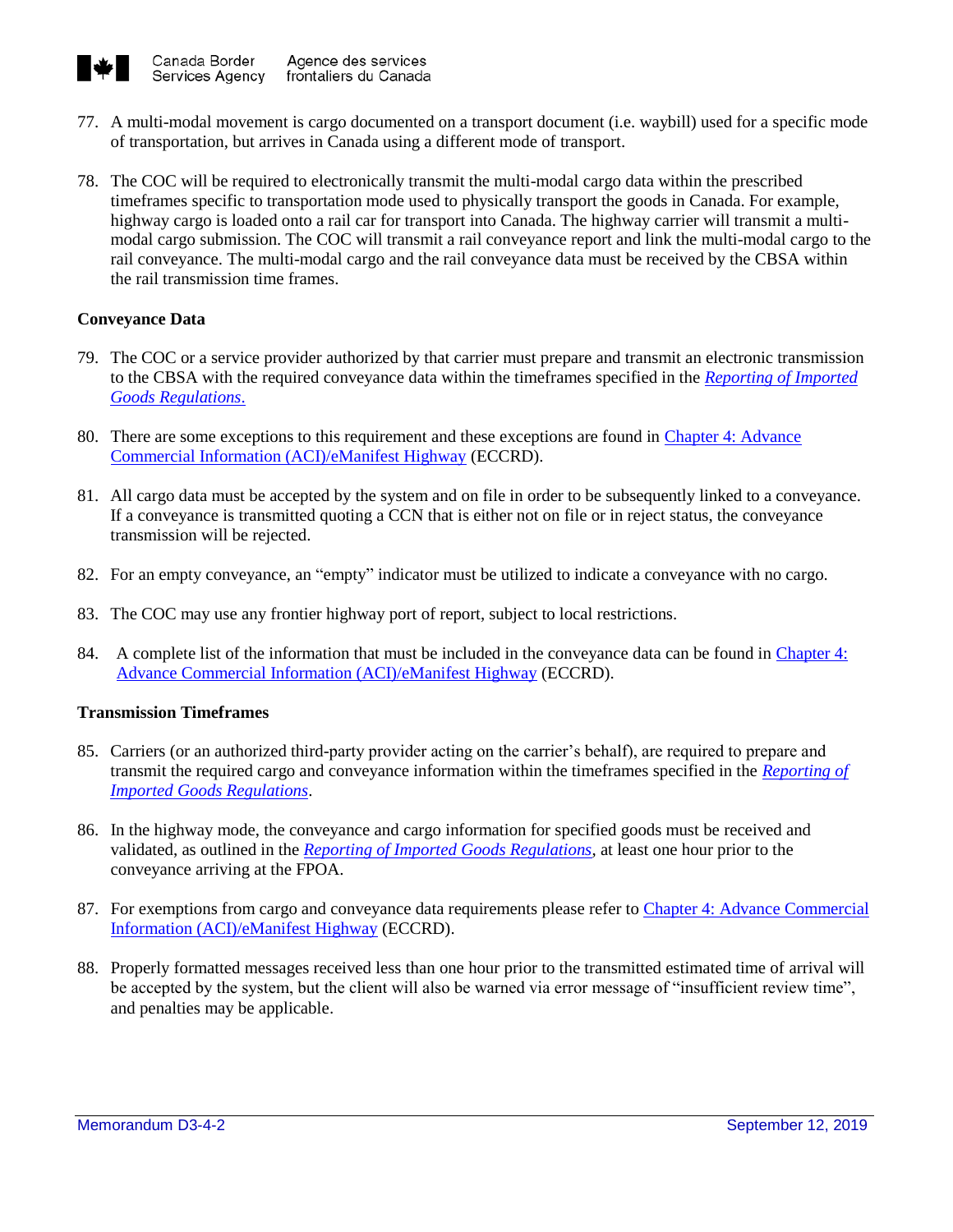

## **Sealing of Vehicles**

- 89. The sealing of conveyances and containers are only required for the following specific CBSA circumstances:
	- *(a)* Carriers who must meet sealing requirements as participants of the CBSA's trusted trader programs.
	- *(b)* Cargo that is, controlled or regulated by any Act of Parliament.
	- *(c)* In-transit movements to point of final export.
	- *(d)* Movement of conveyances and containers from the FPOA to a CBSA examination location.
- 90. With the exception of cargo under paragraph 89*(b)*, bonded carriers will be allowed to move without seals between inland sufferance warehouses, where the cargo has been amended or re-manifested.
- 91. If a trailer/container/vehicle or part thereof that contains in bond goods is sealed with a company seal, the seal number must be noted correctly on the pre-arrival conveyance transmission.
- 92. Should a carrier use a company seal to secure their load, the seal numbers must always be transmitted on the conveyance report.
- 93. The CSA carriers may move inland without a seal except when a vehicle is selected for inland examination under form A28, *Inspection or Operational Report Control*.
- 94. Where CBSA seals have been affixed to the load at the first point of arrival for an outturn check at destination, the load must be delivered to the release point with the CBSA seals intact. If company seals are already affixed, it is not necessary to replace these seals with CBSA seals however the load must be delivered to the release point with the seals intact.
- 95. Where the size, nature or routing of the shipment makes sealing of the vehicle impracticable, other measures of outturn check control must be employed. For example, individual boxes or packages can be bound or sealed in a manner that prevents undetected removal or substitution of contents. In the case of uncrated machinery or equipment, serial numbers can be used for control purposes. Seal numbers, serial numbers or a notation of how packages have been secured must be indicated on form A28, *Inspection or Operational Report Control* (where applicable), by the examining border services officer. Where the border services officer determines that the goods cannot be securely sealed, the goods must be checked against the cargo control transmission. Any unloading for this purpose must be done by and at the expense of the carrier.
- 96. A border services officer may permit a load to be moved in bond to destination under convoy of a border services officer, where the nature of the goods or the type of vehicle used does not permit the merchandise to be placed under seal, or unreasonable time and labour would be involved in unloading and checking the goods, or for other reasons at the CBSA's discretion. This movement would be at the expense of the carrier.
- 97. The CBSA reserves the right to seal any conveyance, container, or compartment at any time.

## **Mixing of Released and in Bond Goods**

- 98. Permission to transport a mixed load of released and in bond freight may be granted in the following circumstances:
	- *(a)* a bulkhead exists to seal the in bond goods (if required); or
	- *(b)* the load, including the released goods, will be off-loaded at a sufferance warehouse under CBSA supervision; or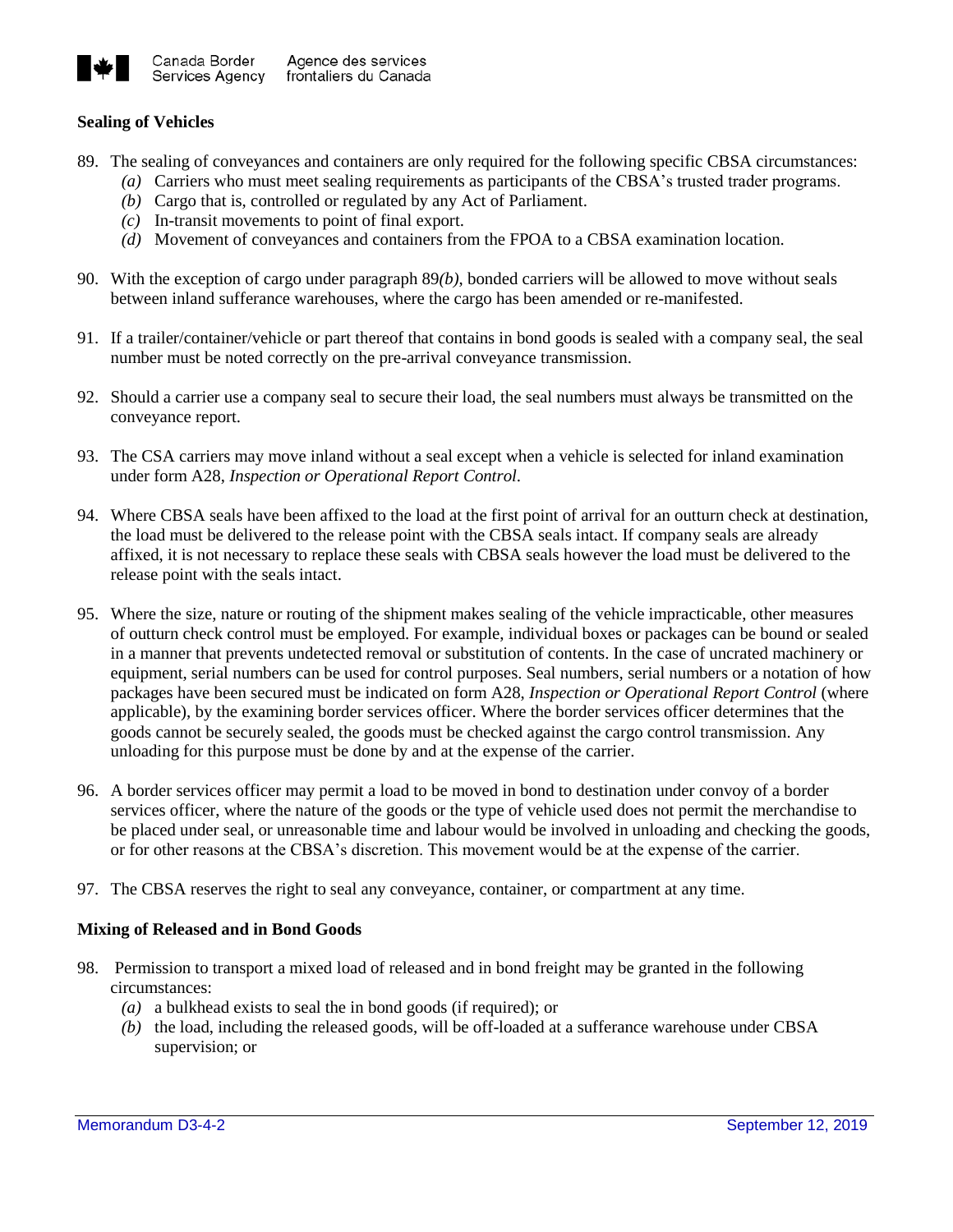

- *(c)* if the released goods are to be off-loaded/delivered prior to reporting at the inland sufferance warehouse; i.e., at the importer's premises, provision must be made for the appropriate inland CBSA office to supervise the breakage of seals and resealing (if required). Should a border services officer be available for this purpose, special service charges would be applicable. If a seal is to be broken and resealed, and a border services officer is not available, the entire mixed load must be delivered to the inland sufferance warehouse.
- 99. CSA carriers moving inland without a seal will be permitted to mix domestic and in bond freight in a single vehicle. Should sealing be required for inland examination purposes, the procedures outlined in paragraph 95 of this memorandum will be applicable.

## **eManifest Exemptions**

- 100. This section will outline circumstances in which pre-arrival cargo and/or conveyance data is not required under Section 12.1 of the *[Customs Act](http://laws-lois.justice.gc.ca/eng/acts/C-52.6/FullText.html)*. A complete list is found in [Chapter 4: Advance Commercial](https://www.cbsa-asfc.gc.ca/eservices/eccrd-eng.html)  [Information \(ACI\)/eManifest Highway](https://www.cbsa-asfc.gc.ca/eservices/eccrd-eng.html) (ECCRD).
- 101. Should clients choose to transmit data for any of the listed exemptions and/or exceptions they must do so within the timeframes specified in the *[Reporting of Imported](http://laws-lois.justice.gc.ca/eng/regulations/SOR-86-873/index.html) Goods Regulations.* A complete list of the information that a carrier must include in the conveyance and cargo transmissions can be found in [Chapter 4:](https://www.cbsa-asfc.gc.ca/eservices/eccrd-eng.html)  [Advance Commercial Information \(ACI\)/eManifest Highway](https://www.cbsa-asfc.gc.ca/eservices/eccrd-eng.html) (ECCRD).

**Note**: The CBSA will perform periodic monitoring of the records kept by carriers related to electronic conveyance and cargo information, as identified in paragraph 37 in this memorandum. This will include information that may be transmitted, should clients choose to do so, for goods and conveyances that otherwise fall under exemptions/exceptions.

## **Exemptions from Cargo and Conveyance Data Sets**

- 102. The following are the exemptions from cargo and conveyance data sets:
	- *(a)* Emergency response vehicles/personnel/equipment for use in emergency situations, such as transportation of human organs for transplant, first response fire brigades, ambulance patient transport, teams assisting in disaster relief circumstances.
	- *(b)* CSA Shipments (full load of CSA shipments) for eligible goods that meet the requirements under Section 10.2 of the *[Accounting for Imported Goods and Payment of Duties Regulations.](http://laws-lois.justice.gc.ca/eng/regulations/SOR-86-1062/FullText.html)*
	- *(c)* US Customs Border and Protection (CBP) turnarounds: "turn-a-round" is described as the immediate return of an entire conveyance and its complete cargo that has been refused entry to the US by the US CBP, at the same port of entry/exit.
	- *(d)* Continuous Transmission Commodities (CTC) electricity, crude oil, natural gas, or any tangible personal property, that is transportable by means of a wire, pipeline or other conduit.
	- *(e)* Military goods on board a military owned or leased conveyance.
	- *(f)* Bobtails;
		- *(i)* i.e. tractor with no trailer or semi-trailer; which excludes tractor-trailers or any other 'complete' truck, e.g. cube vans. The bobtail highway conveyance must:
			- be without any equipment attached (for example a trailer, chassis);
				- For the purposes of the definition above a dolly or device used to link trailers is not considered to be a trailer, chassis or semi-trailer.
			- be without any commercial goods; and
			- not being imported.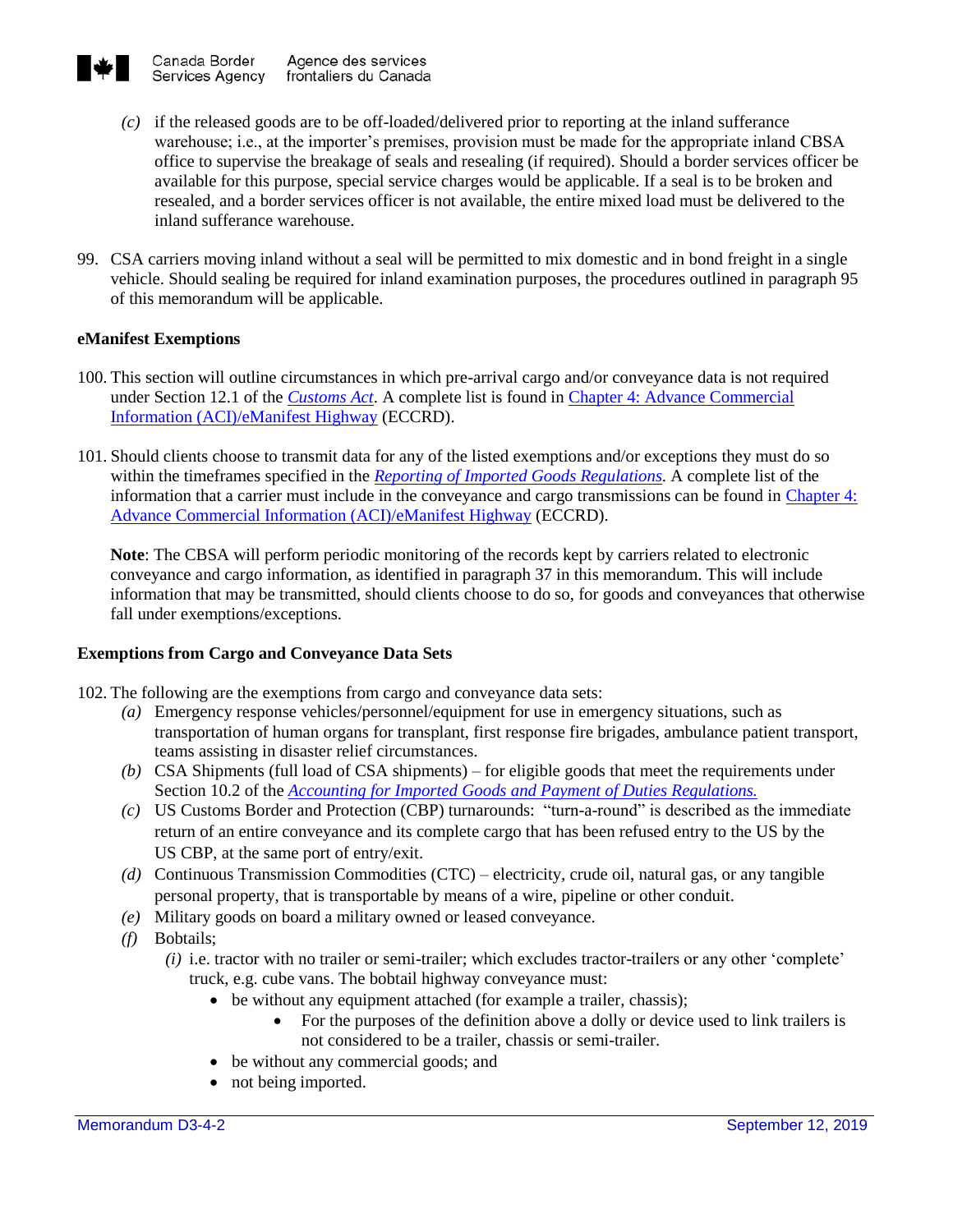

- (*ii*) Just the tractor component of a tractor and trailer combination.
- *(g)* Mail (Canada Post, U.S. Mail, International) full load only.
- *(h)* Hand-carried goods.
- *(i)* CSA carriers with empty conveyances with a [CDRP/](http://www.cbsa-asfc.gc.ca/prog/cdrp-picsc/menu-eng.html)[FAST](http://www.cbsa-asfc.gc.ca/prog/fast-expres/menu-eng.html) approved driver and passengers if applicable.

## **Exemptions from Cargo Data – Only Conveyance Data Required**

- 103. The following are the exemptions from cargo data where only conveyance data is required:
	- *(a)* Goods that are being imported into Canada under the Courier Low Value Shipment (CLVS) Program by an approved courier. HVS/LVS mixed loads (cargo required for HVS). **Note:** Low value shipments not imported under the CLVS Program require cargo, conveyance, advance data.
	- *(b)* Instruments of International Trade (IIT) Instruments of International trade are empty shipper or importer owned containers and also those registered under Ottawa file or with container bank numbers, which are used to transport commercial goods to and from Canada. For example: shipping tanks, pallets, baskets, bins, boxes, cartons, crates, gaylords, load lock/spacers, racks, trays, totes or similar goods used to ship goods internationally.
	- *(c)* Domestic in-transit movements (an electronic in-transit process is under development). See paragraphs 59 to 66 of this memoranda
	- *(d)* Mail (Canada Post, US Mail, International) as part of a mixed load.
	- *(e)* Flying trucks, i.e. air cargo that arrives in Canada on a highway conveyance (interim process only; eManifest end-state will require cargo and conveyance data for flying trucks).
	- *(f)* Emergency repairs includes conveyances that have been repaired outside Canada as a result of an unforeseen contingency that occurred outside Canada; and the repairs were necessary to ensure the safe return to Canada of the conveyance.
	- *(g)* Dunnage packaging material such as boards, blocks, planks, metal or plastic bracing, used in supporting and securing packages for shipping and handling.

#### **Unique Shipment Processes**

104. The following highway specific processes are not exempt from pre-arrival data; however the reporting and or pre-arrival requirements differ in some manner.

## **Empty Conveyances**

- 105. Empty conveyances require a conveyance transmission with an indicator identifying the conveyance as being empty. However, highway carriers who arrive at the FPOA with empty conveyances, and who have not transmitted ACI/eManifest data will not, for an receive any AMPS penalties for failing to transmit ACI/eManifest for that empty conveyance, until further notice. During this period, carriers arriving with no specified goods will be exempt from the mandatory provision of pre-arrival information.
- 106. The CBSA encourages highway carriers to transmit electronic conveyance data for empty conveyances. If, due to logistical constraints carriers are unable to provide the driver of the empty conveyance with the required bar-coded lead sheet to report the conveyance, the following process will be accepted by the CBSA:
	- *(a)* Carriers may transmit multiple conveyance reports in advance, and maintain a supply of pre-printed lead sheets in company conveyances.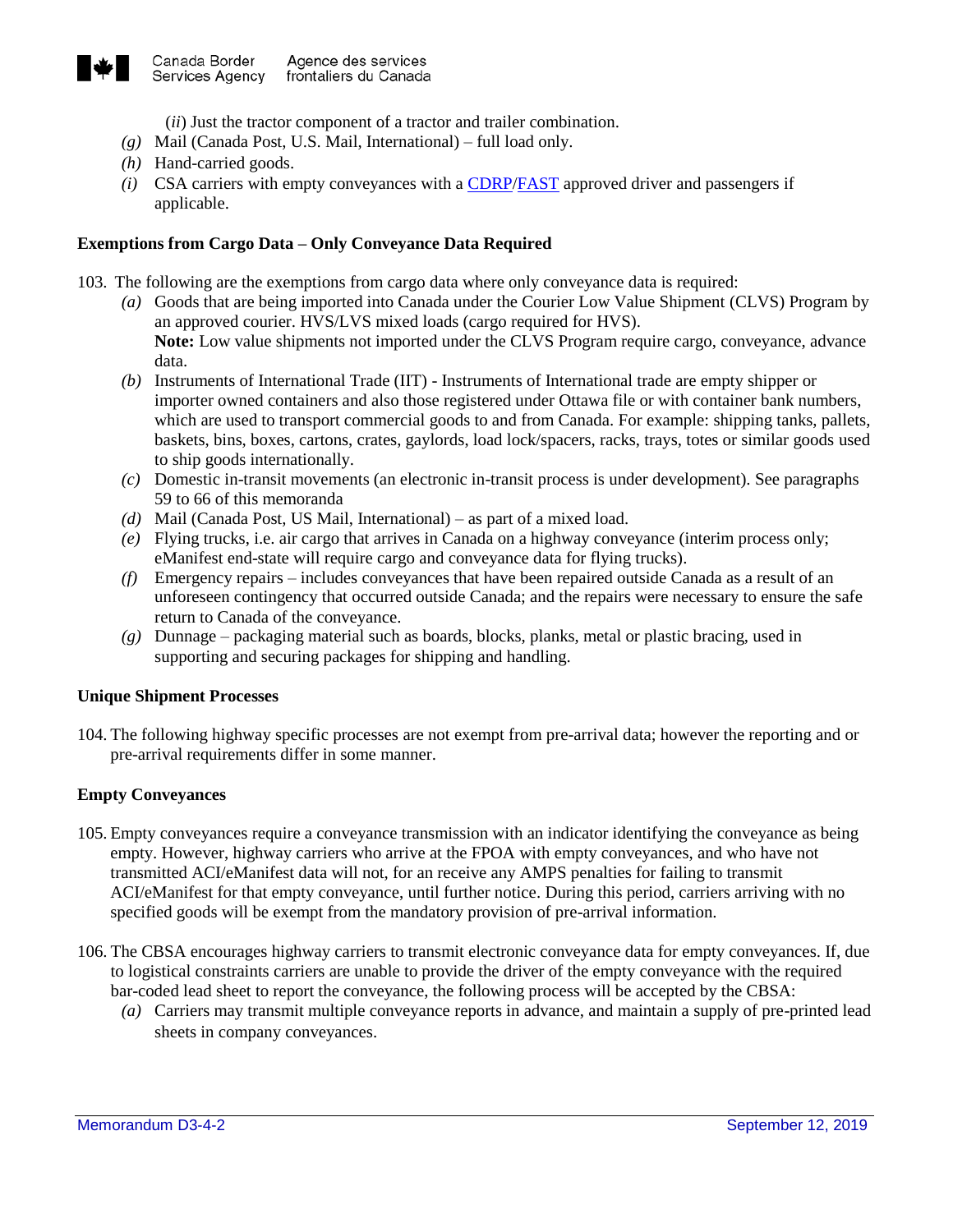

- *(b)* When it is determined that a conveyance will be returning to Canada empty, the carrier will send a correction (pre-arrival change) to one of the conveyance reports already transmitted, with the correct data for that conveyance.
- *(c)* The driver will present that lead sheet to the CBSA at the time of arrival.
- 107. The process described above does not apply to highway CSA carriers who arrive at the FPOA with empty conveyances. The existing process for CSA highway carriers will continue as described in [Memorandum D23-](http://www.cbsa-asfc.gc.ca/publications/dm-md/d23/d23-2-1-eng.html) 2-1*[, Customs Self-Assessment](http://www.cbsa-asfc.gc.ca/publications/dm-md/d23/d23-2-1-eng.html) Program for Carriers*.

## **Refused Shipments**

108. Shipments refused admission at the first port of arrival due to prohibition, control or regulations pursuant thereto (e.g., *[Export and Import Permits Act,](http://laws-lois.justice.gc.ca/eng/acts/E-19/FullText.html)* Schedule VII of the *[Customs Tariff](http://www.cbsa-asfc.gc.ca/trade-commerce/tariff-tarif/menu-eng.html)*) are to be returned immediately to the United States. In these cases, the cargo transmission will be cancelled.

## **Tow Trucks**

109. While a tow truck operator is eligible for a carrier code, the CBSA's interim policy with respect to ACI/eManifest requirements for empty (tow truck) conveyances and conveyances (tow trucks) hauling disabled commercial vehicles are as follows:

| <b>Scenario</b>                                                               | <b>Reporting requirement</b>                                                                             |
|-------------------------------------------------------------------------------|----------------------------------------------------------------------------------------------------------|
| Empty tow truck                                                               | Verbal report. No ACI/eManifest required.                                                                |
| Towing a disabled non-commercial vehicle<br>( <i>i.e.</i> private automobile) | Verbal report. No ACI/eManifest required.                                                                |
| Towing a disabled tractor                                                     | Carrier/owner of disabled vehicle may transmit empty conveyance<br>data to CBSA.**                       |
| Towing an empty trailer                                                       | Carrier/owner of disabled vehicle may transmit empty conveyance<br>data to the CBSA.**                   |
| Towing loaded trailer                                                         | Carrier/owner of disabled vehicle will transmit cargo and<br>conveyance* ACI/eManifest data to the CBSA. |

- **\*Note:** If there is a trailer loaded with cargo (no conveyance) being towed, only cargo data is required. The CCN (in bar coded format) will have to be provided to the tow truck operator for reporting the cargo at the border.
- \*\*CSA approved carriers are not required to transmit empty conveyance data to CBSA.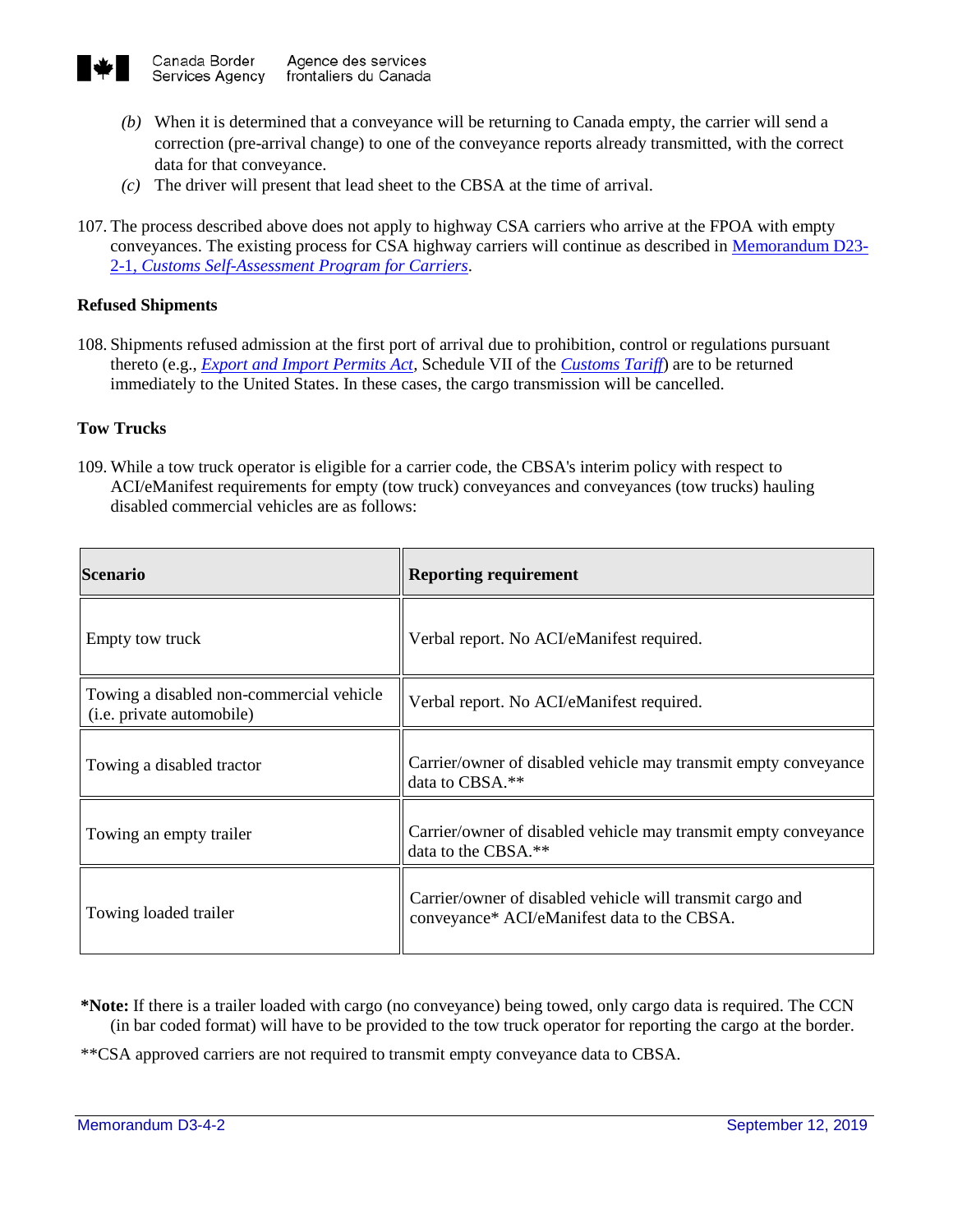

## **Courier LVS/HVS Requirements**

- 110. Shipments that qualify and are reported under the CLVS Program are exempt from pre-arrival cargo requirements. A pre-arrival electronic conveyance data transmission to CBSA is still required, quoting the appropriate cargo exception code. For additional information concerning the CLVS Program see Memorandum D17-1-2, *[Reporting and Accounting for Low Value Commercial Goods \(Not Exceeding](http://www.cbsa-asfc.gc.ca/publications/dm-md/d17/d17-1-2-eng.html)  [CAD\\$2,500\)](http://www.cbsa-asfc.gc.ca/publications/dm-md/d17/d17-1-2-eng.html)*, and Memorandum 17-4-0, *[Courier Low Value Shipment Program](http://www.cbsa-asfc.gc.ca/publications/dm-md/d17/d17-4-0-eng.html)*.
- 111. Should cargo previously reported under the CLVS Program be removed from the LVS stream post arrival through the issuance of form Y50 by the CBSA, or post arrival by the courier, the client is not to transmit prearrival data. However, if removed from the LVS stream prior to arrival full eManifest pre-arrival data is required.
- 112. Should the client identify that a shipment no longer qualifies for report and release privileges under the Courier LVS Program prior to the shipment's arrival in Canada, there is both an expectation and an obligation to provide pre-arrival data to the Agency.

## **Flying Trucks**

113. Where air cargo is being transported by a highway carrier, it is the highway carrier that will transmit their conveyance data to CBSA (within the prescribed highway timeframes), quoting the flying trucks cargo exception code. Cargo information will be presented at FPOA in the form of paper air waybills. For more information on flying trucks, refer to Memorandum D3-2-1, *[Air Pre-arrival and Reporting Requirements](http://www.cbsa-asfc.gc.ca/publications/dm-md/d3/d3-2-1-eng.html)*.

#### **Ancillary Equipment**

114. Ancillary equipment as defined in paragraph 1 of this present memorandum, is not required to be transmitted to CBSA if it is not imported into Canada as a commodity.

#### **Overages/Shortages**

115. Where there are discrepancies between transmitted data and/or reported cargo and the actual number of pieces found on arrival, the process documented in the Memorandum D3-1-1, *[Policy Respecting the Importation and](https://www.cbsa-asfc.gc.ca/publications/dm-md/d3/d3-1-1-eng.html)  [Transportation](https://www.cbsa-asfc.gc.ca/publications/dm-md/d3/d3-1-1-eng.html) of Goods* must be followed.

#### **Failure to Submit Pre-arrival Information**

- 116. The CBSA requires complete information pertaining to all specified goods arriving in Canada. Where no prearrival information was transmitted and no other exemption or exception exists, the carrier must transmit a cargo report as soon as it is discovered. Should the CBSA discover goods for which no pre-arrival data was transmitted, and for which no report was made to CBSA, sanctions may be issued to the carrier for non-report.
- 117. When the conveyance is known, the CRN must also be amended to add this post arrival cargo.
- 118. Post arrival cargo that is not attached to a related CRN will be presented to the nearest CBSA office to have the status electronically updated to "arrived". This must be done to enable release of the goods.

#### **Customs Self-Assessment Shipments**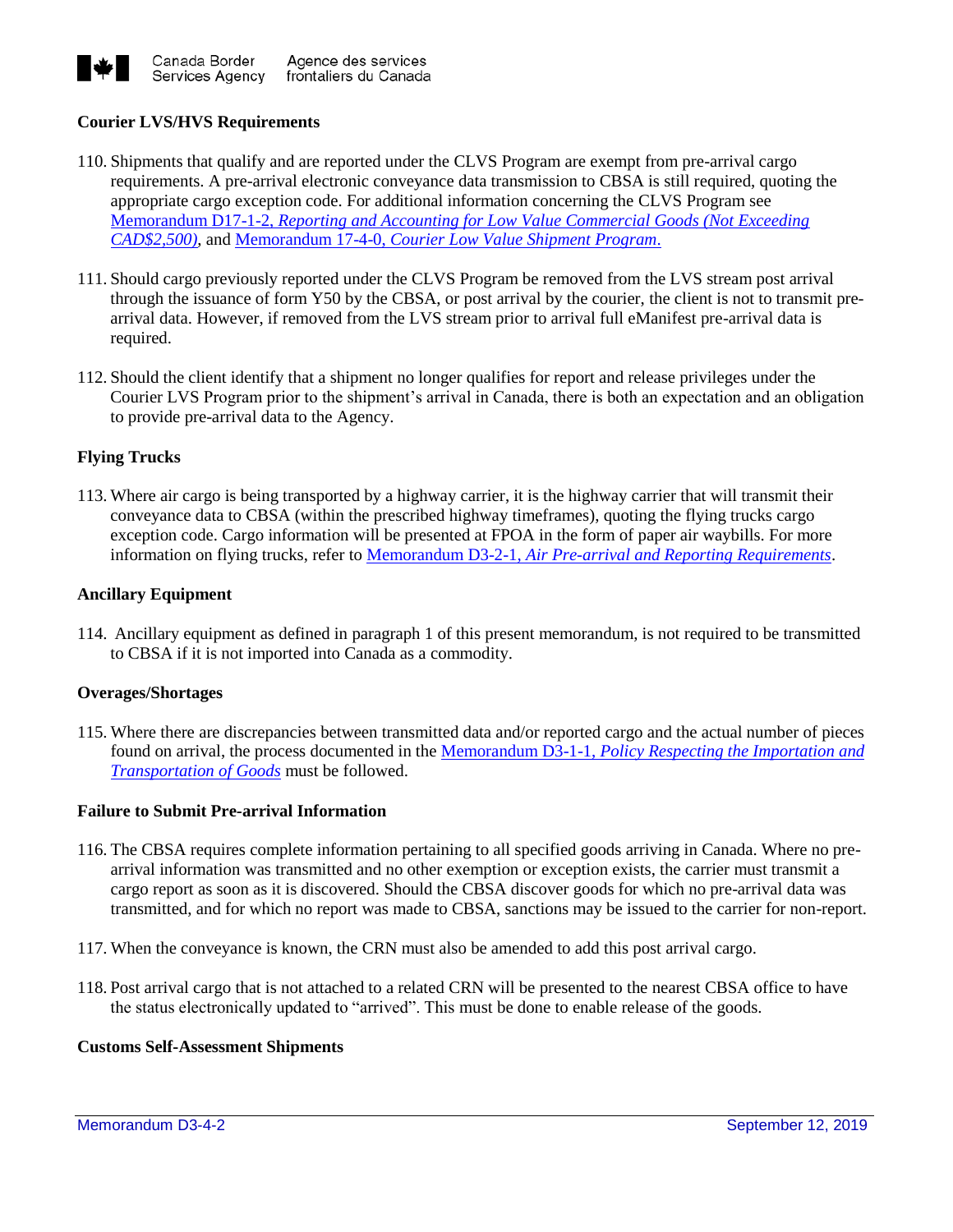

119. Transmission of advance CSA cargo data is optional when part of a full load of CSA shipments. The existing paper process for reporting CSA goods at FPOA using a bar-coded lead sheet will continue to be accepted. However, if CSA-eligible goods are included on a pre-arrival electronic cargo transmission, the Business Number of the approved CSA importer – along with all other pre-arrival electronic cargo data elements – must be included in the transmission in order for the goods to be "authorized to deliver" under the CSA program. For more information on the CSA program policy and requirements refer to [Memorandum D23-2-1](http://www.cbsa-asfc.gc.ca/publications/dm-md/d23/d23-2-1-eng.html)*, Customs Self-Assessment [Program for Carriers](http://www.cbsa-asfc.gc.ca/publications/dm-md/d23/d23-2-1-eng.html)*.

**Note**: When CSA shipments are mixed with non-CSA shipments on a conveyance, full cargo details are required, and the CSA indicator must be used.

## **One Conveyance – Multiple Trailers – One Shipment**

120. Where one shipment is carried on two or more trailers, hauled by one tractor, one CCN must be assigned to cover this shipment. Each trailer must be identified on conveyance report, and the description or special instructions field of the cargo report will indicate the number of pieces and trailers comprising that shipment, e.g., "100 pieces contained in two trailers".

## **Dangerous Commodities**

- 121. The purpose of the *[Transportation of Dangerous Goods Regulations](https://laws-lois.justice.gc.ca/eng/regulations/SOR-2001-286/index.html)* is to protect the public from potential hazards of transporting dangerous goods by establishing and regulating safety standards, safety marks, and safety requirements for these products.
- 122. Dangerous goods, hazardous wastes, explosives, and radioactive materials are examples of products that pose a hazard or risk to human health or the environment, and as such, are regulated and require special handling while being transported.
- 123. The *[Transportation of Dangerous Goods Regulations](https://laws-lois.justice.gc.ca/eng/regulations/SOR-2001-286/index.html)* require that all shipments of dangerous goods be classified, labeled, placarded, packaged, and documented in a specific manner by the shipper. For more information, refer to Memorandum D19-13-5, *[Transportation of Dangerous Goods](http://www.cbsa-asfc.gc.ca/publications/dm-md/d19/d19-13-5-eng.html)*.
- 124. Pre-arrival cargo and conveyance information pertaining to dangerous commodities must be transmitted electronically within the guidelines and procedures outlined in the *[Reporting of Imported Goods Regulations](http://laws-lois.justice.gc.ca/eng/regulations/SOR-86-873/index.html)* and this memorandum.

## **Other Unique Shipping Processes**

- 125. Other unique shipment processes are referenced in Memorandum D3-1-1, *[Policy Respecting the Importation](http://www.cbsa-asfc.gc.ca/publications/dm-md/d3/d3-1-1-eng.html)  [and Transportation of Goods](http://www.cbsa-asfc.gc.ca/publications/dm-md/d3/d3-1-1-eng.html)*. They are as follows:
	- *(a)* Carnet and other temporary imports
	- *(b)* Goods Found Astray (Misrouted Goods)
	- *(c)* Non-resident Importer
	- *(d)* Transporting "to order" Shipments
	- *(e)* Moving Company and Personal Effects
	- *(f)* Entered to Arrive (ETA) and Value Included (VI) Shipments
	- *(g)* Ship's Stores
	- *(h)* Duty Free Shops (Goods Imported by Duty Free Shops)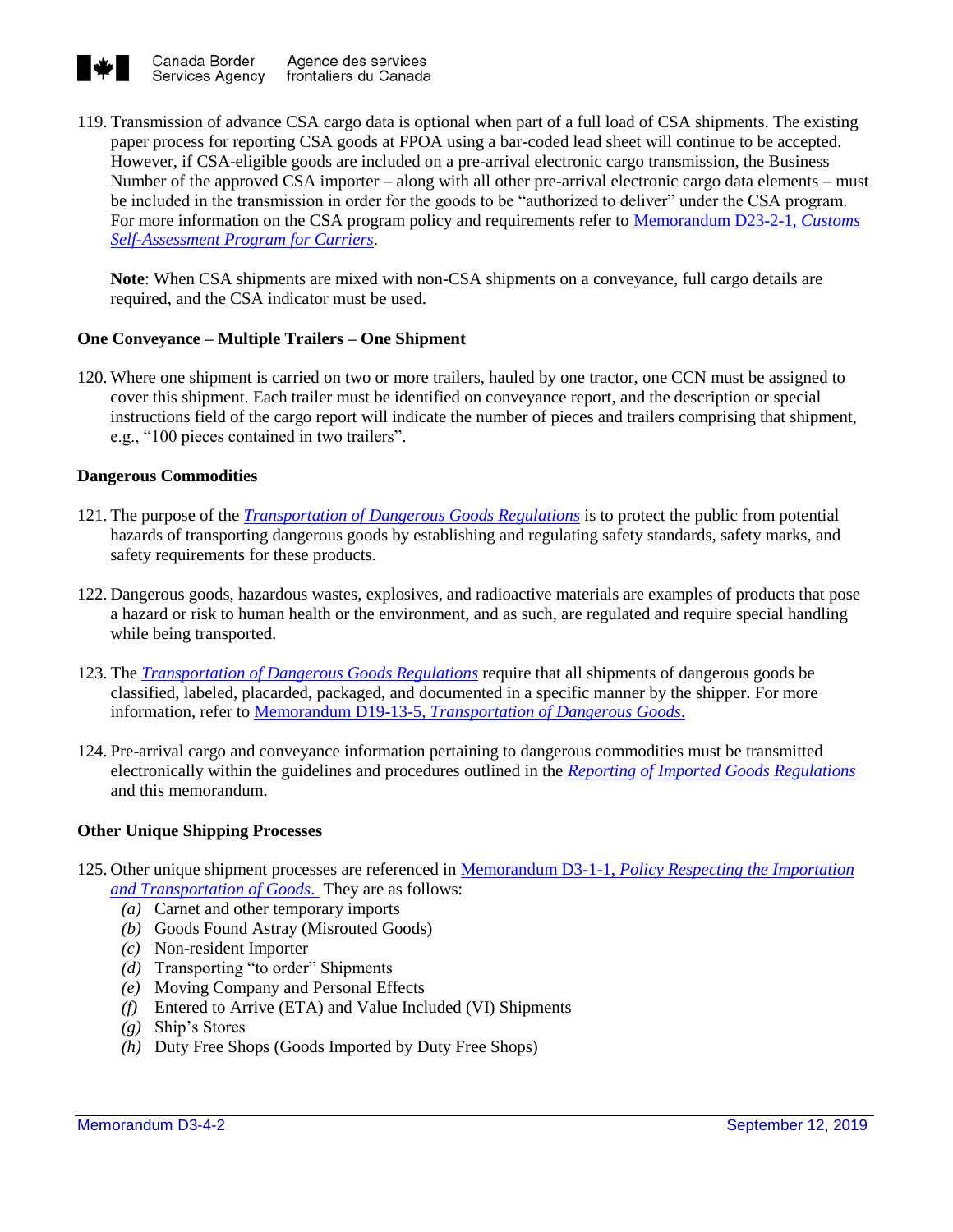

## **Contingency Plan in the Event of System Failure**

126. The CBSA [System Outage Contingency Plan](https://www.cbsa-asfc.gc.ca/eservices/contingency-urgence/menu-eng.html) sets out the procedures for importing commercial goods in the event of a full CBSA system outage in all modes. This contingency plan as well as Summary Outage Sheets (SOS) for each mode can be found on the CBSA website at [http://www.cbsa-asfc.gc.ca/eservices/contingency](http://www.cbsa-asfc.gc.ca/eservices/contingency-urgence/menu-eng.html)[urgence/menu-eng.html.](http://www.cbsa-asfc.gc.ca/eservices/contingency-urgence/menu-eng.html) Clients may contact the TCCU at **1-888-957-7224** for additional clarification.

#### **In Bond Movement**

## **Notice of Arrival**

- 127. On arrival at the inland destination, the warehouse operator will electronically arrive the cargo, transferring liability of those goods from the carrier to the warehouse.
- 128. Where a complete load consists of a commodity that may, by CBSA authority, proceed directly to the authorized facility (i.e., liquor, tobacco products for licensed manufactories), the warehouse operator's copy (or electronic equivalent) will be filed with the CBSA at time of release. In this case, the acquittal document will be filed at the main long room rather than at a long room established at a highway sufferance warehouse.

#### **Delivery Requirements and Transfers to Sufferance Warehouses**

- 129. Cargo arriving by highway for furtherance inland under highway cargo control must be delivered to a type B sufferance warehouse unless exempted from this requirement. A list of exemptions is contained in Memorandum D3-1-1, *[Policy Respecting the Importation and Transportation of Goods](http://www.cbsa-asfc.gc.ca/publications/dm-md/d3/d3-1-1-eng.html)*.
- 130. Cargo may be transferred to another authorized type B sufferance warehouse within the same CBSA office jurisdiction or to another CBSA office after presentation of a re-manifest.
- 131. Consolidated shipments may be transferred from a highway sufferance warehouse to a bonded freight forwarder's type CW sufferance warehouse (or agent thereof). For more information on electronic house bills and transference to a CW Warehouse, please see Memorandum D3-3-1, *[Freight Forwarder Pre-arrival and](https://www.cbsa-asfc.gc.ca/publications/dm-md/d3/d3-3-1-eng.html)  [Reporting Requirements.](https://www.cbsa-asfc.gc.ca/publications/dm-md/d3/d3-3-1-eng.html)*
- 132. Consolidated shipments consigned to a bonded freight forwarder and reported by the primary carrier at the FPOA, may be authorized by the CBSA to move directly to the freight forwarder CW type, sufferance warehouse. Please see Memorandum D3-1-1, *[Policy Respecting the Importation and Transportation of Goods](https://www.cbsa-asfc.gc.ca/publications/dm-md/d3/d3-1-1-eng.html#wb-info)*, or Memorandum D3-3-1, *[Freight Forwarders Pre-arrival and Reporting Requirements](https://www.cbsa-asfc.gc.ca/publications/dm-md/d3/d3-3-1-eng.html)*, for required conditions.
- 133. Cargo arriving by air, rail or marine mode for furtherance in bond under highway cargo control should be remanifested at the primary sufferance warehouse, and delivered to the type B sufferance warehouse at destination.
- 134. Intact containers arriving under highway cargo control for furtherance in bond for export may be delivered to the exporting sufferance warehouse providing the highway cargo control transmission indicates the goods are for export.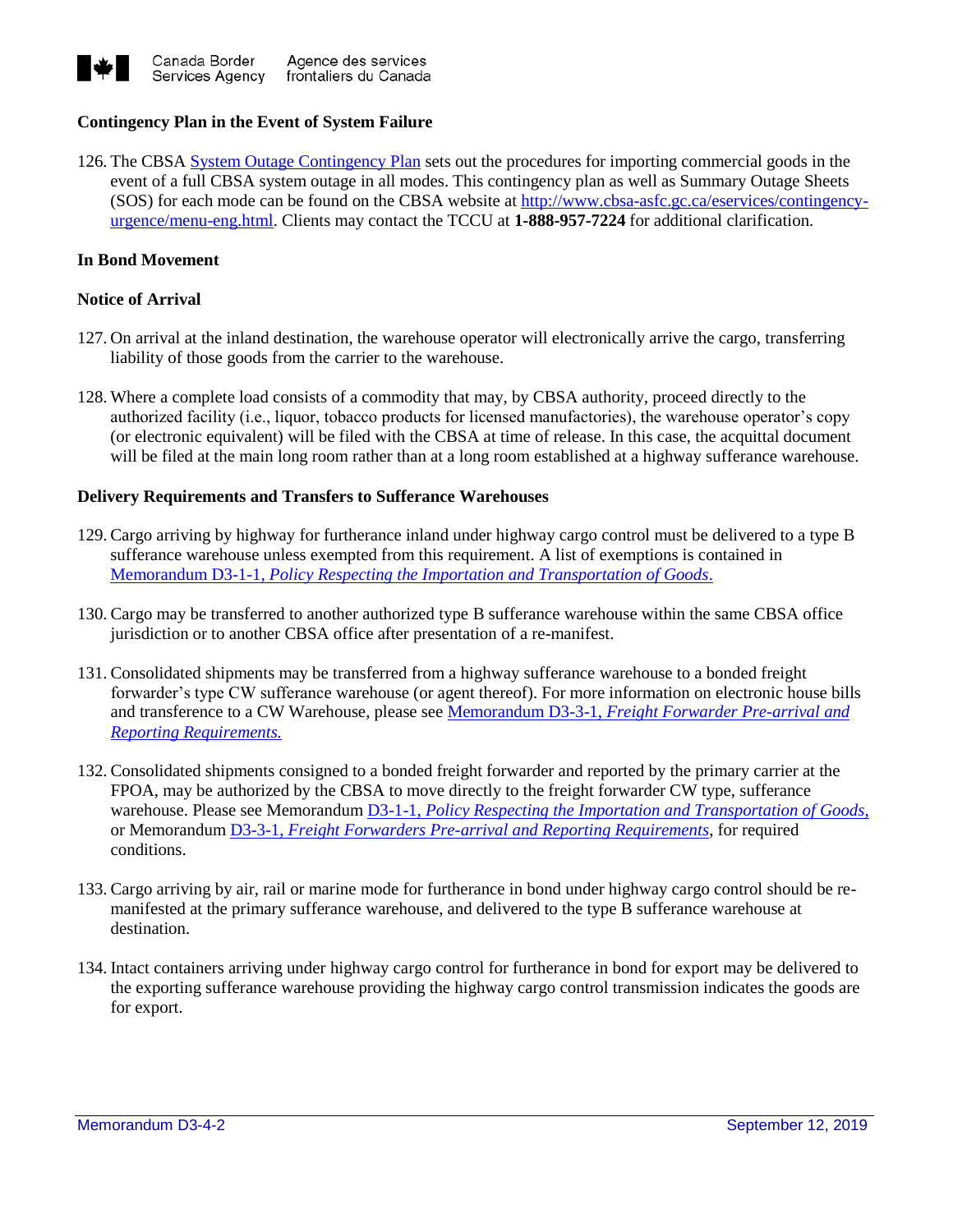

135. Cargo may only be delivered into the highway frontier examining warehouse at the CBSA port through which it was initially imported into Canada unless exempted from this requirement as outlined in [Memorandum D3-](http://www.cbsa-asfc.gc.ca/publications/dm-md/d3/d3-1-1-eng.html) 1-1, *Policy Respecting [the Importation and Transportation of Goods](http://www.cbsa-asfc.gc.ca/publications/dm-md/d3/d3-1-1-eng.html)*.

## **Notifications and Error Messages**

- 136. All pre-arrival data received will be validated and processed through CBSA's systems, and the CBSA will transmit response messages back to the sender. Notices are sent to the sender via the same route as the incoming transmission.
- 137. There are two types of response messages clients can expect to receive from CBSA systems when submitting pre-arrival transmissions by electronic means:
	- *(a)* Positive responses
	- *(b)* Error responses
- 138. Positive responses are issued in the form of "acknowledgements". Acknowledgements are generated when the EDI transmission has successfully passed all syntactical, conformance and validation edits.
- 139. Error responses will be transmitted to the sender indicating the nature of the error, in the form of a reject notice. Carriers must make corrections to transmissions in error and re-send to the CBSA in a timely manner. The rejected report will be considered by the CBSA as non-transmission of the conveyance and/or cargo data until the identified errors have been addressed and the data is in "accepted" status by CBSA system.
- 140. For a complete description of all notifications, error messages and codes and their application, as well as request for information notices, refer to the [Electronic Commerce section](http://www.cbsa-asfc.gc.ca/eservices/menu-eng.html) of the CBSA website or [Chapter 4:](https://www.cbsa-asfc.gc.ca/eservices/eccrd-eng.html)  [Advance Commercial Information \(ACI\)/eManifest Highway](https://www.cbsa-asfc.gc.ca/eservices/eccrd-eng.html) (ECCRD).

#### **Manifest Forward**

- 141. For consolidated shipments, freight forwarders are able to nominate any party, including their primary carrier as a 'secondary notify party", enabling that party to view house bill data.
- 142. For more information on Manifest Forward refer to Chapter 11 [Advance Commercial Information \(ACI\)/](http://www.cbsa-asfc.gc.ca/eservices/eccrd-eng.html) [eManifest Notices](http://www.cbsa-asfc.gc.ca/eservices/eccrd-eng.html) (ECCRD).

#### **Corrections to Cargo and/or Conveyance Data**

143. Changes or amendments to cargo and/or conveyance data shall be made as soon as they are known.

#### **Add/Change/Delete (Cancel)**

- 144. An "Add" is used for the first transmission (original) of any data, whether it is cargo or conveyance data. It must be transmitted within the timeframes as prescribed in the *[Reporting of Imported Goods Regulations.](http://laws-lois.justice.gc.ca/eng/regulations/SOR-86-873/index.html)*
- 145. A "Change" involves the pre-arrival re-transmission of the entire record (all applicable data elements), which will then replace the entire record on file. As a rule, the carrier will be required to transmit a change to update the current conveyance record or cargo record when any of the data elements on the current transmission to the CBSA change. Individual data elements are not to be transmitted separately.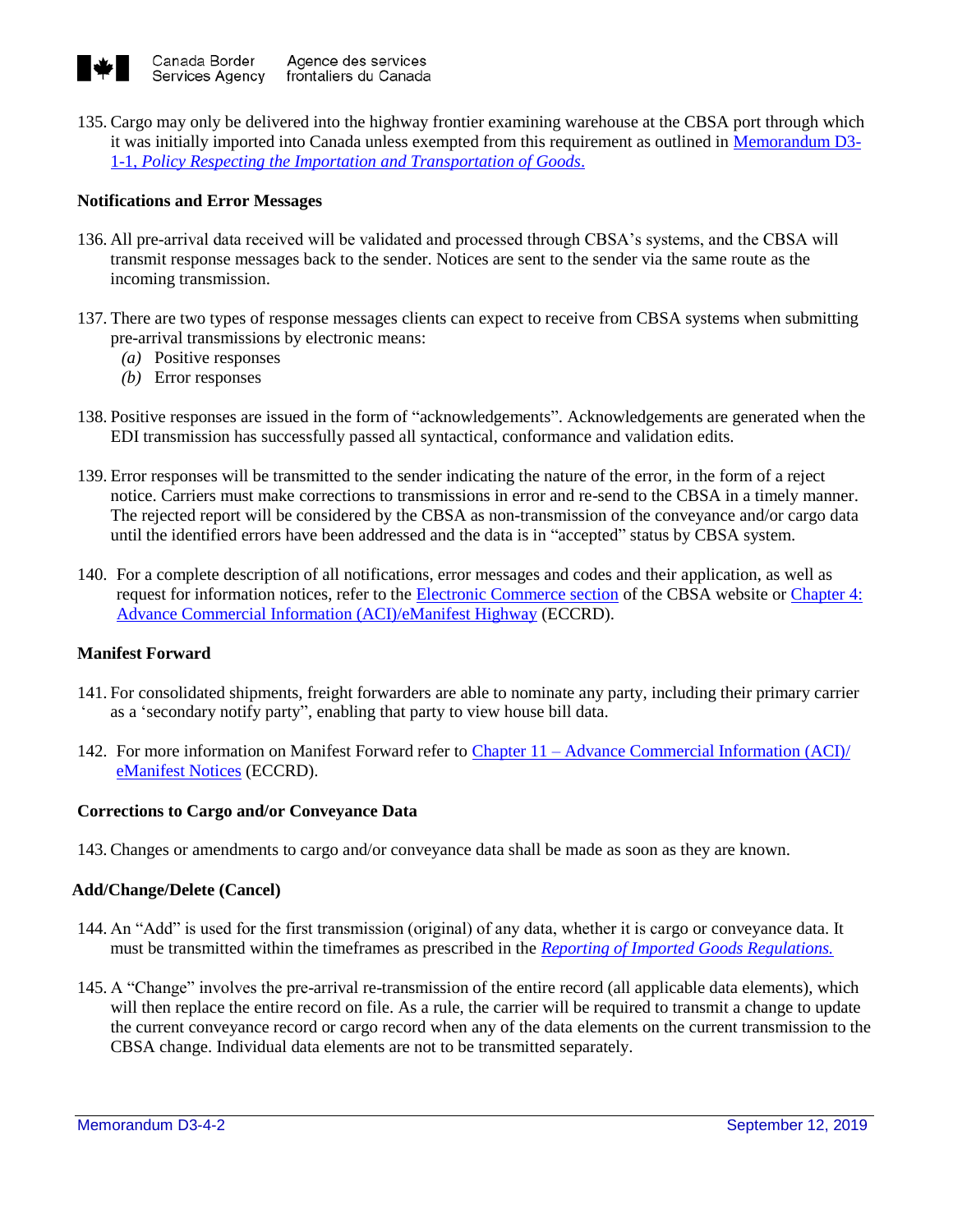

- 146. However, if a CCN on a cargo transmission or the actual CRN on a conveyance transmission needs to be changed, the client must first transmit a record to delete the cargo or conveyance and then transmit an "Add" for the new report with the new CCN or CRN. A change request will not be accepted in that case.
- 147. A "Delete" (cancel) is used for the complete removal of records or packages of records pre-arrival. If individual data elements or loops of segments are to be deleted, these must be processed as changes. The specific data transmitted on the delete does not necessarily have to be identical to the original add or change – only the "key" data (i.e. CCN or CRN and whether the record is a cargo or conveyance) must be identical.
- 148. Deletions may be made at any time up until arrival at the port of report. If a conveyance submission is on file, it must be changed or cancelled before an associated cargo and conveyance can be cancelled. Note un-arrived cargo records are to be deleted (cancelled) if unused within 90 days.

## **Post Arrival Amendments**

- 149. Cargo and conveyance data transmissions, if found to be in error post arrival, must be amended as soon as the error is discovered.
- 150. Some key data elements cannot be electronically amended or deleted post arrival. If amendments/deletions to these data elements are required, the online form BSF673, *[House Bill, Cargo and Conveyance Manual](https://www.cbsa-asfc.gc.ca/publications/forms-formulaires/bsf673-eng.html)  [Amendment Form –](https://www.cbsa-asfc.gc.ca/publications/forms-formulaires/bsf673-eng.html) Post Arrival - All Modes* must be completed. Carriers/freight forwarders have up to 90 days to present the correction request to the local CBSA commercial office.
- 151. In circumstances where an immediate correction is required when the conveyance has arrived and reported at the port of entry (e.g., driver waiting scenario), a completed form [BSF673](http://www.cbsa-asfc.gc.ca/publications/forms-formulaires/bsf673-eng.html) (in duplicate) can be presented to the port for processing in order to facilitate the furtherance of the conveyance and/or processing of cargo;
	- *(a)* Form [BSF673](http://www.cbsa-asfc.gc.ca/publications/forms-formulaires/bsf673-eng.html) is now applicable for use in all modes of transport; and
	- *(b)* House bill close message corrections have been included; and
	- *(c)* The title of the form has been changed to reflect its extended purpose.

## **Penalty Information**

- 152. For information on administrative penalties, please refer to Memorandum D22-1-1, *[Administrative Monetary](http://www.cbsa-asfc.gc.ca/publications/dm-md/d22/d22-1-1-eng.html)  [Penalty System](http://www.cbsa-asfc.gc.ca/publications/dm-md/d22/d22-1-1-eng.html)*.
- 153. Other administrative sanctions, such as the revocation of program privileges and penalties of OGD, may also be applicable. Information on [AMPS](https://www.cbsa-asfc.gc.ca/trade-commerce/amps/menu-eng.html) penalties is also available on the [CBSA website.](https://www.cbsa-asfc.gc.ca/trade-commerce/amps/menu-eng.html)
- 154. Failure to comply with the CBSA requirements outlined in the *[Customs Act](http://laws-lois.justice.gc.ca/eng/acts/C-52.6/FullText.html)* may result in the seizure and forfeiture of the goods and/or conveyance, and — in serious cases — criminal charges may be applicable.

#### **Additional Information**

155. For more information, within Canada call the Border Information Service at **1-800-461-9999**. From outside Canada call 204-983-3500 or 506-636-5064. Long distance charges will apply. Agents are available Monday to Friday (08:00 – 16:00 local time / except holidays). TTY is also available within Canada: **1-866-335-3237**.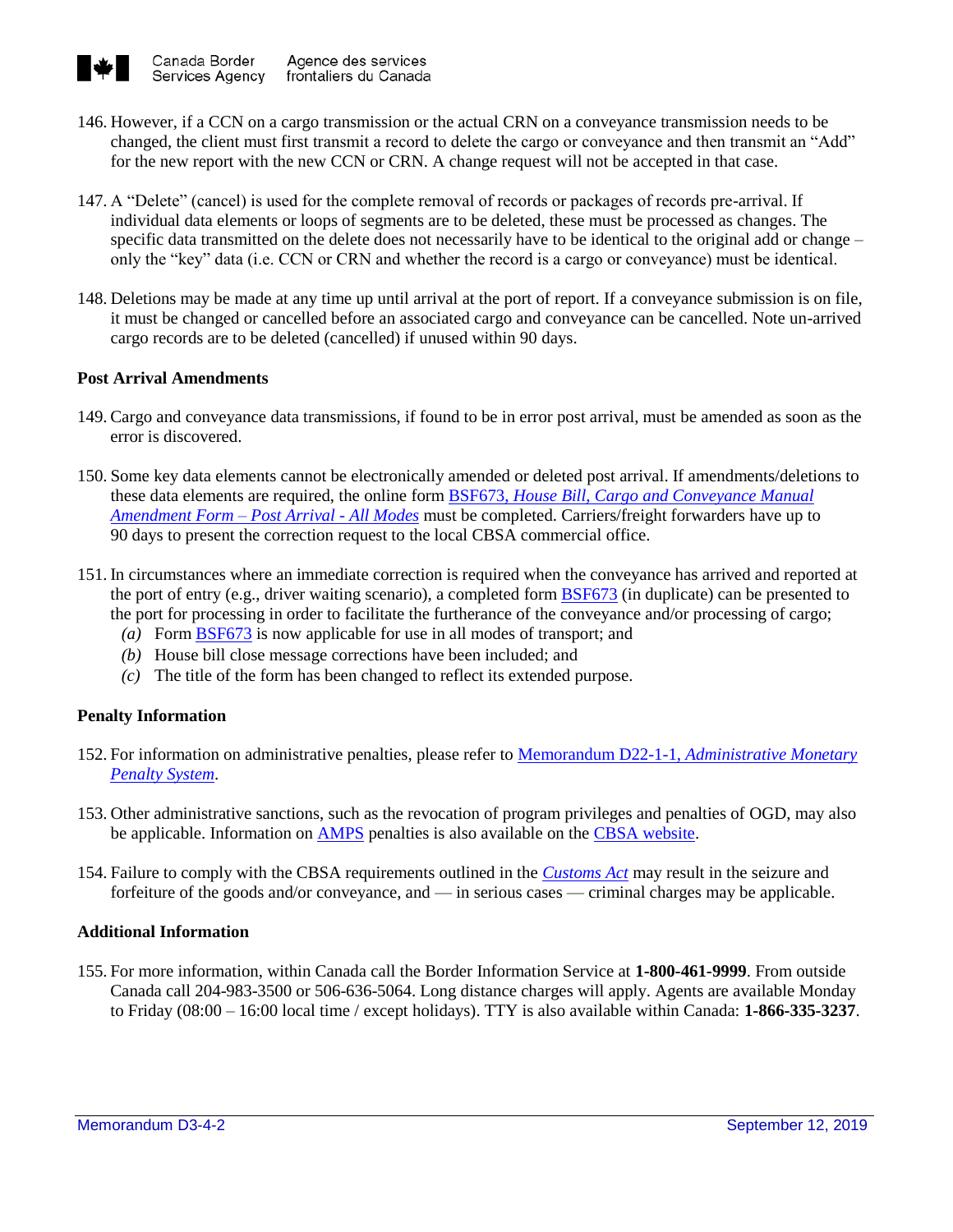

# **Appendix**

## **Completion Instructions for form A8B,** *United States – Canada Transit Manifest*

- 1. Carrier In-Transit through Canada This field must be checked off.
- 2. State/Province Licence Plate No. Indicate the vehicle identification number, i.e., licence plate number, year, and state/province.
- 3. Tractor Indicate the tractor number of the vehicle.
- 4. Trailer Indicate the trailer number of the vehicle.
- 5. Other Indicate the vehicle identification number for vehicles other than tractors or trailers.
- 6. Port of Departure The office of the country the carrier originally leaves.
- 7. Port of Re-entry The office of the country the carrier returns through.
- 8. Canada Permit No. We assign this number from an in-transit manifest series.
- 9. CBSA Bond No. For single trip bonds, indicate the authorization number as shown on Form E370, Application to Transact Bonded Carrier and Forwarding Operations. Bonded carriers should indicate their CBSA assigned carrier code.
- 10. Name of Importing Carrier Indicate the name of the carrier. In the case of a rented vehicle, indicate the name of the rental company.
- 11. Name of Operator or Agent of Carrier Indicate the name of driver. In the case of rented vehicles, indicate the name of the rental company.
- 12. Port and Date of Arrival CBSA will indicate the CBSA office where the vehicle has entered Canada and the date.
- 13. CBSA Seal Numbers/Initials of CBSA officer the CBSA will verify seal numbers and the border services officer will initial the form.
- 14. Port and Date of Exit the CBSA will indicate the CBSA office from where the vehicle is leaving Canada and the date.
- 15. Seals Intact CBSA will check "yes" or "no" as to whether seals are intact.
- 16. Other Irregularity CBSA will check "yes" or "no" as to whether any inconsistencies are found.
- 17. Initials of CBSA officer The border services officer processing the document at the CBSA office of exit will initial the document.
- 18. Waybill Numbers Indicate the waybill numbers of the waybill.
- 19. No. of Packages Indicate the number of packages and description of goods as shown on the waybill.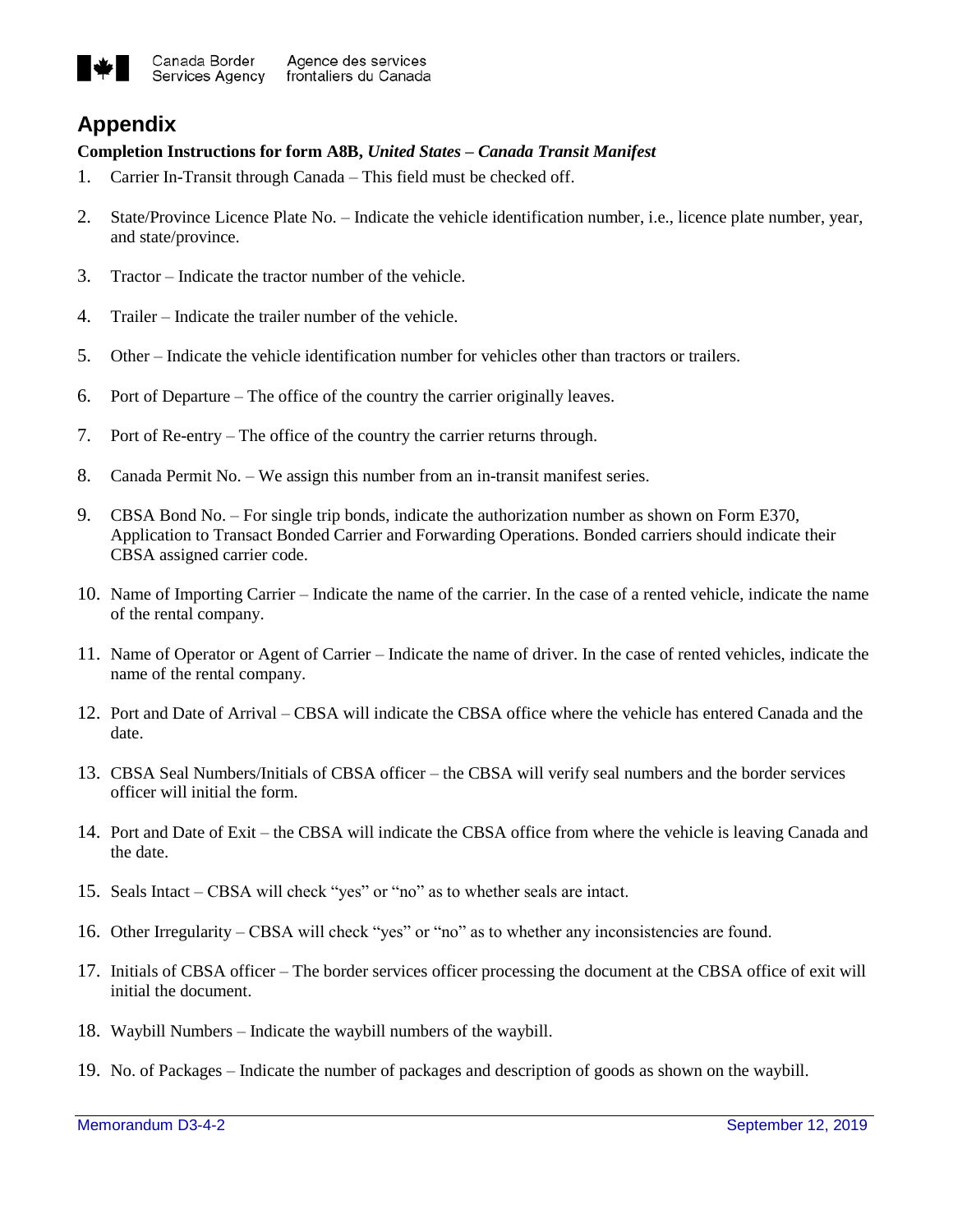

- 20. Value You do not need to complete this field for goods transiting Canada.
- 21. Signature of Operator or Agent of Carrier This document must be signed by the operator or agent of the carrier.